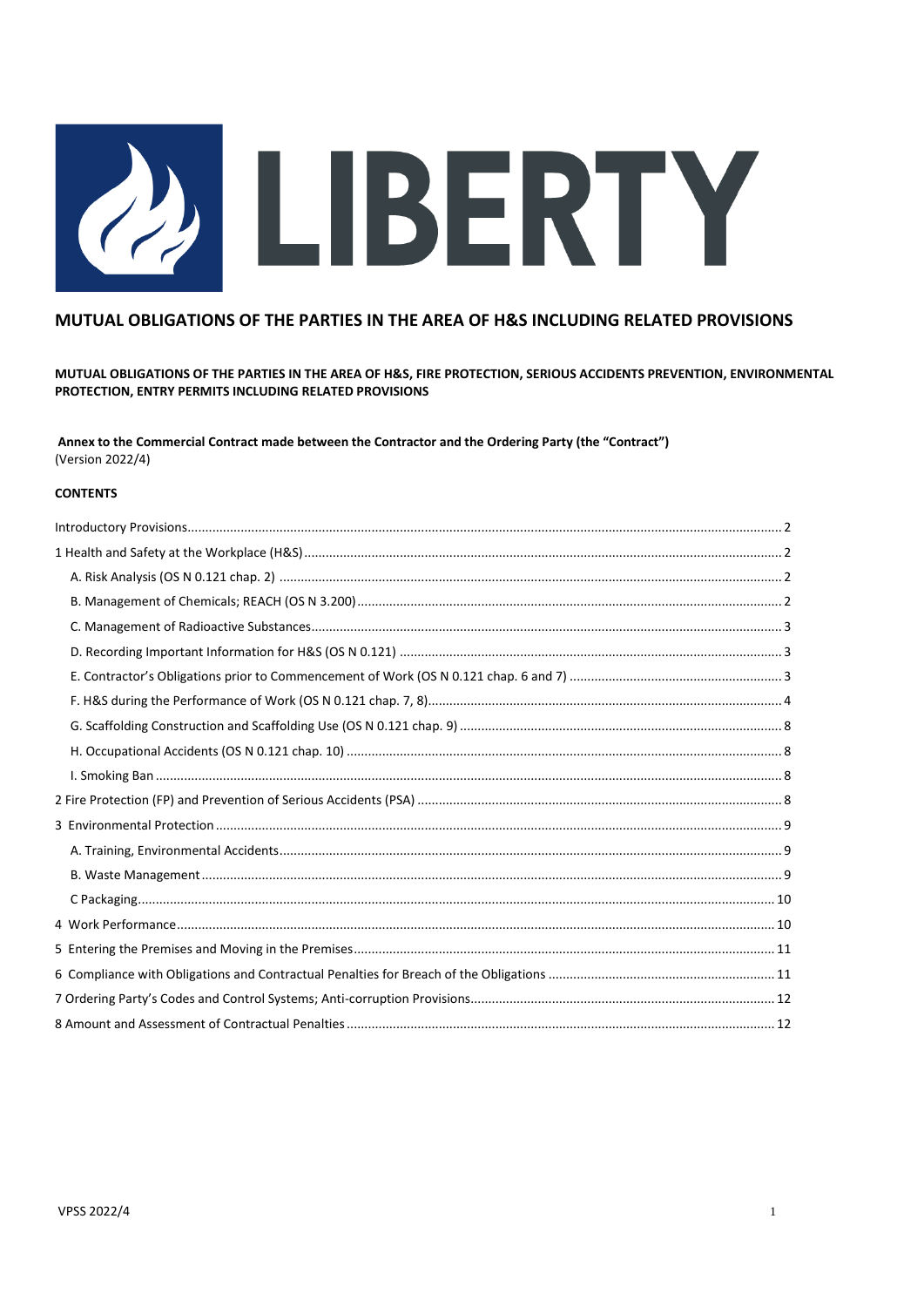#### **Introductory Provisions**

For the purposes of this document, the parties are specified as the "Contractor" and the "Ordering Party". The Ordering Party will always be a member of the Liberty Group, i.e., Liberty Ostrava a.s., Liberty Engineering Products Ostrava s.r.o., Liberty Technotron s.r.o., Liberty Commercial Czech Republic a.s. or any other group member or a user of purchase or other related services defined as the Ordering Party in the respective Contract to which this Mutual obligation will be attached or referred to.

The mutual relations, commitments, obligations, and requirements for the provision of services (work) are agreed by the parties in the Contract.

If two and more employers perform tasks in one workplace, the employers are obliged to inform each other in writing of the risks, and to cooperate with respect to health and safety at the workplace.

If this document stipulates the guidelines specified by the number of an internal document and if these guidelines are either amended or superseded during execution of the Contract, the Contractor will be duly trained in compliance with the latest wording of such guidelines.

The Contractor is obliged to transfer the Ordering Party's requirements arising from the Contract to its employees and to the Contracts to be made with sub-contractors or to the contracts of the sub-contractors made with other sub-contractors. For the purposes of this document, the term "Contractor's Employees" is also understood as the employees of the Contractor's sub-contractors.

For the purposes of this document, the Premises consist of buildings and areas owned by Liberty Ostrava a.s. (and/or by the Ordering Party) and the companies having their registered offices and immovables here; the buildings and areas are fenced in with watch-houses (the main Premises) or the buildings are located separately and properly designated.

When performing work, the Contractor is obliged to respect all aspects and obligations arising from the introduced IMS certified under Czech Technical Standard EN ISO 9001, Czech Technical Standard EN ISO 14001 and Czech Technical Standard EN ISO 45001 which it will be made acquainted with by the responsible employees of the Ordering Party stipulated in the Contract for Work; further, the Contractor is obliged to comply with the related internal regulations of the Ordering Party. If these provisions are breached, the Contractor will pay a contractual penalty of CZK 50,000 to the Ordering Party for each identified case of breach.

The contractual penalties stipulated in this document shall not affect the right of the Ordering Party to damages arising from a breach of the obligations set out in this document by the parties specified herein.

(Note: The above-stipulated obligations of the Ordering Party, including any necessary cooperation with the Contractor, are to be organized by the department of the Ordering Party requesting the service.)

#### **1 Health and Safety at the Workplace (H&S)**

#### **A. Risk Analysis (OS N 0.121 chap. 2)**

**1** The Contractor is obliged to handover risks connected to their activities and activities of its sub-contractors.

**2** The Contractor is obliged to update such risk analysis if working conditions in the workplace have changed and to reflect these changes in the document decisive for H&S management (e.g., H&S Plan).

**3** The Contractor is obliged to include all assessed risks in such risk analysis, including those arising from the management of chemicals and compounds (information provided in the safety sheets for the respective chemical or compound).

**4** The Contractor is obliged to prepare a last-minute risk analysis (LMRA) prior to commencing work and in case of change of the employees. For the preparation of the analysis, a form is available at [https://libertysteelgroup.com/cz/about/](https://libertysteelgroup.com/cz/about/health-and-safety-policy/?lang=en) [health-and-safety-policy/?lang=en/.](https://libertysteelgroup.com/cz/about/health-and-safety-policy/?lang=en)

The Contractor will hand over the set of completed forms once a week to a person designated by the Ordering Party and who is responsible for taking over the work.

**5** A Contractor who keeps performing the same work described in operating safety regulations (incorporated risk analysis) with the same employees and has been demonstrably acquainted with these regulations, is not obliged to perform the last-minute risk analysis (LMRA) daily.

#### **B. Management of Chemicals; REACH (OS N 3.200)**

**1** The Contractor is obliged to create the conditions for H&S when preparing the Contractor's documentation, an integral part of which is **production processing or routing.** The Contractor is also obliged to report the import of chemical substances and mixtures (ChSaM) prior to commencing the work. All chemical substances and mixtures must have the necessary documents to ensure safety, including information about the stipulated quantities.

These documents must be shared with the Ordering Party prior to introducing the substances to the premises, and the Ordering Party (specified in the contract for H&S) must verify this import of substances.

If the working conditions at the workplace are changed, the Contractor is obliged to amend such process and acquaint the affected employees and the Ordering Party's employees with the amendments.

**2** The Ordering Party is obliged to prevent its employees from contact with the dangerous substances/mixtures that contractor will use or to organize training related to the SDS´s of these chemicals. Upon request, the Contractor is obliged to present all documentation related to the management of hazardous chemicals and biocides or herbicides to the authorized person from Liberty Ostrava a.s., and such documentation will be available for inspection at the workplace.

**3** It is prohibited to supply material, products, equipment, and technology with the use of PCBs or asbestos. Trichloroethene and tetrachloroethene may be supplied in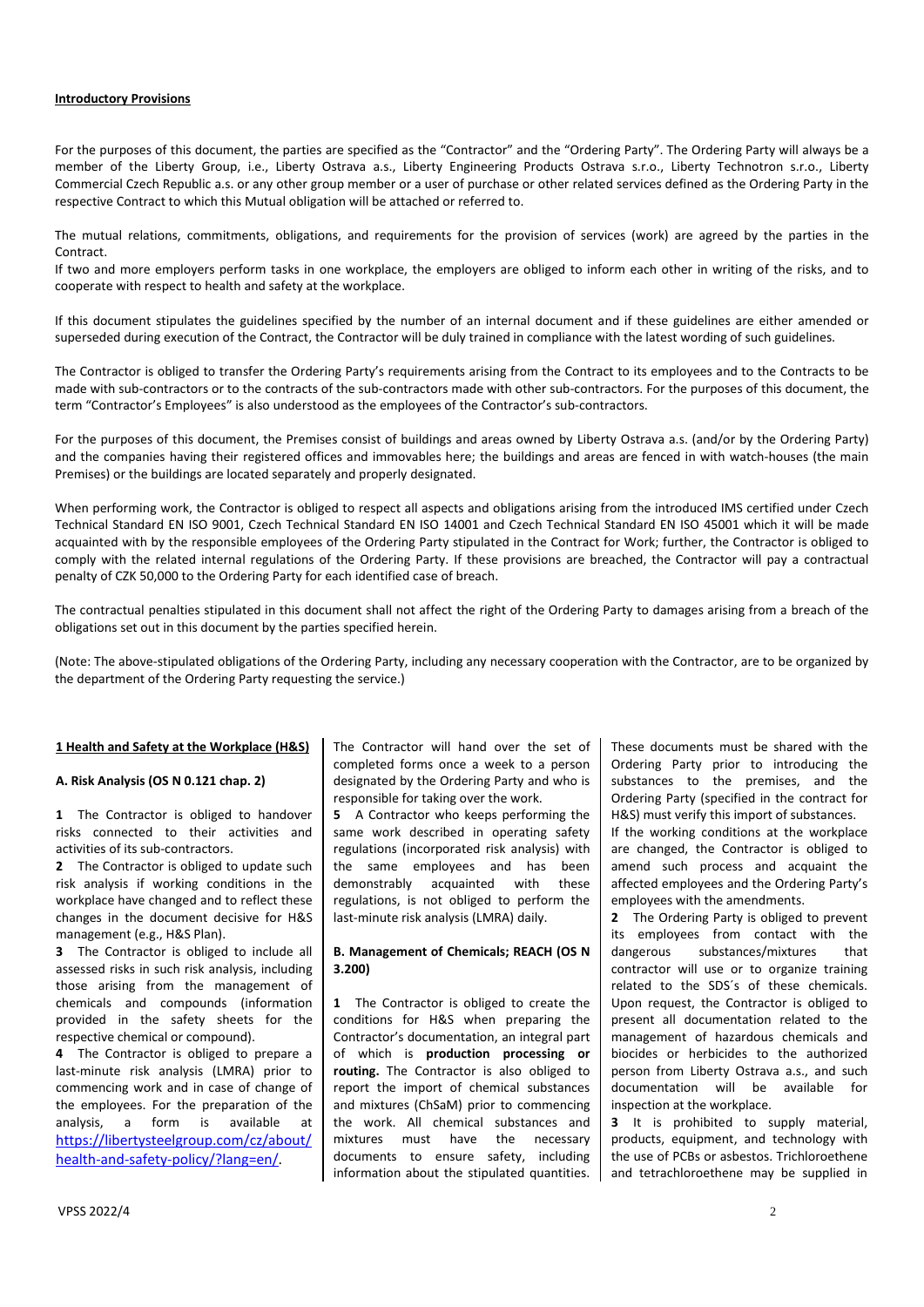the necessary quantity only as required by the Contract for the defined purpose of use. The supplies of consumer goods and materials must not be contaminated by any prohibited substance – biocide agent DMF = Dimethyl fumarate (Commission Regulation (EU) No 412/2012). Thus, the Contractor confirms that the required supply is not contaminated by DMF. If such obligation is breached, the Contractor is liable in full for any damage caused, including any sanctions imposed by the competent inspection authorities.

**4** The Contractor undertakes to duly conform to the national, European, and international regulations related to environmental protection, particularly in relation to EC Directive no. 1907/2006 of the EP and the EC – REACH, and further that, in the area of the environmental protection of water and waste and herbicides management, it has been awarded the respective certificates by the authorities. Under these terms and conditions, under related provisions of REACH, under Act no. 350/2011 Sb, and under related executive decrees, the Contractor hereby undertakes to supply pre-registered or registered substances only to the users, with the exception of when registration under REACH is not required. Under those terms and conditions and under related provisions of REACH, the Contractor hereby undertakes to inform the users of the content of a substance which is on the candidate list of substances to be included in Annex XIV of REACH. Chemical substances and mixtures must be packaged and marked in Czech language under Act no. 350/2011 Coll. and under Regulation (EC) No. 1272/2008 on classification, labeling and packaging of substances and mixtures, and an updated Safety Data Sheet (SDS) in Czech language must be supplied to them, in accordance with the effective legislation (Commission regulation (EU) No. 2020/878, 2015/830 or No. 453/2010).

**5** Supplies of biocides and agents must be in compliance with Act no. 120/2002 Coll., as amended, on the terms and conditions of introducing biocide and active substances to the market. Supplies not meeting these rules or breaching them are prohibited. Prior to entering into the Contract, the Contractor will present the confirmation issued by the Czech Ministry of Health on working with biocides.

**6** Breach of any of the aforesaid obligations related to chemical management and REACH is deemed a substantial breach of the Contract and establishes the Ordering Party's right to withdraw from the Contract and to request compensation for damage and/or to impose a contractual penalty of 10% of the value of the supply.

**7** The Contractor is obliged to cooperate with the H&S coordinator appointed by the Ordering Party on the building site during preparation of the construction and the work. The Contractor is obliged to report work with possible exposure to asbestos to a person authorized by Liberty Ostrava a.s. In the event of work that could expose the Contractor's or the Ordering Party's workers to asbestos, the Contractor is governed by Act no. 309/2006 Coll. (Section 7(3) – securing the **controlled area**, and Section 8 (2,3)), Act no. 258/2000 Coll. (Section 39-41) as amended. In the event of the construction work with the presence of asbestos, the Contractor appoints a supervisor with authorization for such construction under a special legal regulation (Act no. 183/2006 Coll., Section 128). For demolition work with the presence of asbestos, waste removal is arranged by the Contractor under Act no. 541/2020 Coll. (Sections 85 and 106) as amended.

**8** Prior to each entry into the premises, the Contractor prepares a list of all transferred chemicals and compounds, including specification of their quantities and hazardous properties. Such list is presented to the representative of the Security Services at the entrance gates to the premises for confirmation, and subsequently, such list is handed over by the Ordering Party to a person responsible for taking over the work and guarantee the handling of this list to the authorized person – department Health and Safety (B2).

#### **C. Management of Radioactive Substances**

1. The contractor of the work – importer is obliged to notify this fact to a supervisor responsible person for taking over the work prior to supply and to submit a copy of the documents relating to the Radioactive Substances meeting the requirements of Act No. 263/2016 Coll. Permission from the State Office for Nuclear Safety is required for the handling of radioactive substances.

## **D. Recording Important Information for H&S (OS N 0.121)**

**1** The Contractor keeps records of the construction work and installation work, recording and filing all important information for H&S, including a breach of safety rules by employees, accidents and near-misses, hazardous situations, and hazardous conduct announced by the Contractor's employees. These records must be accessible to the Ordering Party's employees. For definitions of particular types of accidents and incidents, see [https://libertysteelgroup.com/cz/o](https://libertysteelgroup.com/cz/o-spolecnosti/bezpecnost-prace/)[spolecnosti/bezpecnost-prace/](https://libertysteelgroup.com/cz/o-spolecnosti/bezpecnost-prace/).

## **E. Contractor's Obligations prior to Commencement of Work (OS N 0.121 chap. 6 and 7)**

**1** Prior to commencement of the work, the Contractor is obliged to:

a) organize the safety measures specified in the project, the Contract, the record of taking over the workplace, the construction records, the installation records, or in any other records.

b) provide the Ordering Party with information in writing about risks arising from its work and jeopardizing the life and health of the Ordering Party's employees.

c) hand over to the Ordering Party the **technological or work procedure** or health and safety plan.

d) the Contractor carrying out any activity/ work on the Liberty premises, which will require any specific technical equipment (cranes, auto cranes, excavators, road rollers, working platforms, etc.) is obliged to complete the application form "Ohláška Vstupu hmotného majetku externí firmy" with information about these devices, including the registration number (serial number, etc.) and including current revisions, inspections, or checks (last date for technical inspections is sufficient, etc., and with copies of these documents). This application form with attachments must be submitted to the Ordering Party before introducing the devices into the premises, and the Ordering Party must verify this entry. The same procedure applies for any additional entry of the equipment. This form is available at

[https://libertysteelgroup.com/cz/o](https://libertysteelgroup.com/cz/o-spolecnosti/bezpecnost-prace/)[spolecnosti/bezpecnost-prace/](https://libertysteelgroup.com/cz/o-spolecnosti/bezpecnost-prace/).

d) The contractor is obliged to follow the rules for disconnecting and securing devices, primarily not to manipulate the controlling elements of power supplies and to follow the instructions of the person responsible for the device or workplace.

In premises with disconnected or secured equipment, the employees will be supplied with personal locks or seals for their own safety. For clear identification of persons, these locks/seals must be black. The following rule applies to the locks: one person, one lock, one key. Detailed instructions about isolation are at OS N-0.121 chap. 6 and other related documents at [https://libertysteelgroup.com/cz/o](https://libertysteelgroup.com/cz/o-spolecnosti/bezpecnost-prace/)[spolecnosti/bezpecnost-prace/](https://libertysteelgroup.com/cz/o-spolecnosti/bezpecnost-prace/)

**2** The Contractor must verify that its employees and its sub-contractors have been acquainted with the requirements set out in the annexes to the Contract relating to H&S, the requirements for work safety specified in the documentation, and the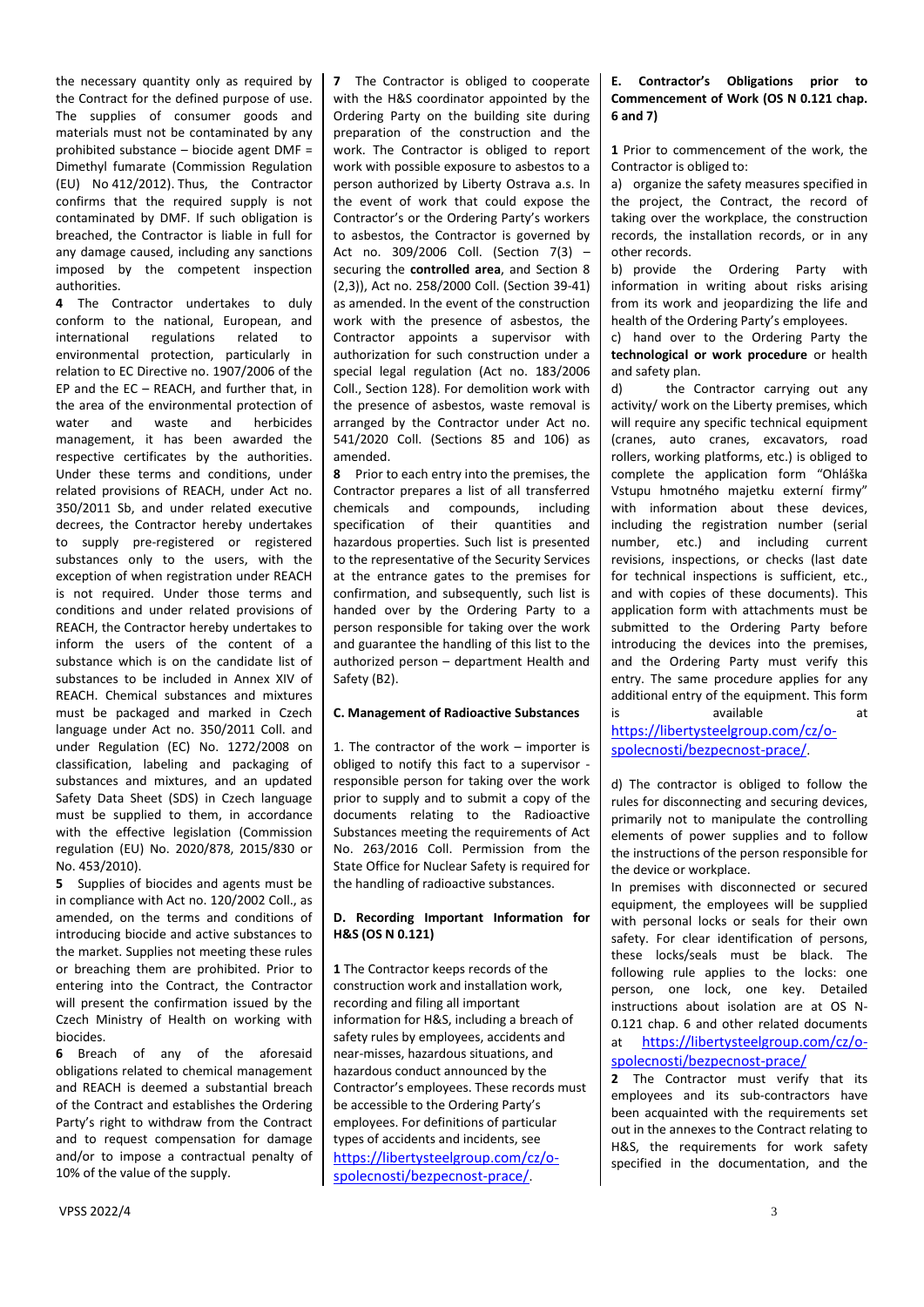routings or production processes to the extent related to them. In order to evidence such acquaintance, the Contractor files a completed and signed Data Capture Form (available at at a state at a state at a state at a state at a state at a state at a state at a state at a state  $\alpha$ 

# [https://libertysteelgroup.com/cz/o](https://libertysteelgroup.com/cz/o-spolecnosti/bezpecnost-prace/)[spolecnosti/bezpecnost-prace/](https://libertysteelgroup.com/cz/o-spolecnosti/bezpecnost-prace/))

If the employees are acquainted with the revision of a document important for H&S management for a specific purpose (e.g., the H&S Plan, production processing or routing), the Contractor is obliged to file such fact in the Data Capture Form.

Such form is handed over by the Contractor upon completion of the last work at the construction site (i.e., completion filed in construction records). Further, the Contractor is obliged to train employees in compliance with the syllabi specified by the Ordering Party in the construction records, installation records, or in any other document filed in this respect.

 The Contractor is obliged to verify that its employees and its sub-contractors' employees have been acquainted with Liberty's H&S Policy and Work Safety Policy. **3** Prior to commencement of the work, the Contractor is obliged to inform the Ordering Party in writing of the surname of the person (persons) responsible for the working group (working group manager). The Contractor is also obliged to do the same for each change. **4** The Contractor is responsible for ensuring that its employees and the employees of the respective sub-contractors are healthy and skilled to perform the work. **Valid certificates demonstrating their health and qualifications** must be filed with the Contractor.

 Upon the Ordering Party's request and under the generally binding legal regulations and terms, the Contractor provides the Ordering Party – prior to execution of the Contract and upon request of the Ordering Party or any authority and even during work performance – with a certificate of skills and competence to perform work, including authorization to manufacture specified technical equipment. In particularly specified events and in the cases stipulated in the Contract, work may only be performed under the supervision of the Ordering Party's skilled and authorized persons from specialized departments of the Ordering Party.

**5** The Contractor undertakes to respect the Employment Act and legal regulations relating to employment, particularly in relation to **illegal work, the employment of foreigners, including fulfillment of reporting duties** in respect thereof. The Contractors are directly liable for damage caused or fines imposed since they are obliged to meet these obligations. Particularly, if a foreigner employee joins the Contractor or its subcontractors and such foreigner is not required to hold a work permit, the Contractor undertakes to inform the Labor Office of Ostrava in writing of such fact (Dept. of Foreigner Employment, 30. dubna 2C, CZ-701 60 Ostrava, Phone: +420 595 1325 46, in accordance with provisions of the Employment Act, Act no. 435/2004 Coll. or any other competent labor office under the applicable legal regulations – as an employer sending its employees to perform work under the work performance contract at the Ordering Party. Such reporting duty is met by the Contractor on the day these employees (persons) start to work at the latest. Further, the Contractor, including its sub-contractors, undertakes to provide the Ordering Party – HR Dept. – with data on foreign employees and foreigners sent by it for performing work in writing on the day these employees (persons) start to work at the latest, unless an earlier obligation is stipulated by law.

**6** In terms of the identified risks, the Contractor is obliged to prepare the respective **personal protective environment (PPE)** for its employees, including respiratory devices and safety equipment for work relating to heights or depths; the Contractor arranges for the use of the PPE and implements the mandatory controls according to the instructions and user manuals and test of their functionality. The Contractor is obliged to verify that its employees have been acquainted with the user manuals for the individual PPE.

**7** The Contractor's employees, including the employees of its respective subcontractors, are required to use the specified PPE, including workwear with reflective stripes or reflective vests.

Where safety helmets are required, it is also required to use the chin straps for the safety helmets to ensure a higher level of safety and protection against falls. Helmetintegrated safety glasses are forbidden.

Documented training must be carried out for using contained respiratory devices and authorization for the safe use of the devices is required, provided they are used during work.

**8** The Contractor is obliged to arrange for the identification of its employees (including the employees of its sub-contractors), their names on the safety helmets and those who are entitled to bind and suspend loads – safety label picturing shape of an orange hook must also be affixed to their safety helmets.

**9** Site facilities owned by the Contractor or used by the Contractor must be marked with the business name and address of the company disposing of them, including the first name, surname, and phone contact of the person responsible for their safe operation, including compliance with the safety regulations.

**10 Protection of the workplace / construction site** in the PD is contractually agreed by the Ordering Party (N-3.160). Protection of the workplace/construction site during construction, installation, and maintenance work (N-0.121) is the Contractor's obligation (fencing, installation of safety signs relating to bans, warnings, commands and information, specification of the frequency of inspection walks, site supervision, restrictions relating to handling machinery and technology by unauthorized persons, specification of passages through the site, site lightening, etc.). The Contractor is obliged to mark site entries with safety panels specifying the risks/hazards, including the elimination of a health risk by safety symbols (symbols with wording). The Contractor is not obliged to mark entries when dealing with line construction provided that the site location is duly closed and marked with the panel "NO ADMITTANCE". Any other persons are entitled to enter the site when the Contractor is present only.

**11** The Contractor allows the Ordering Party to carry out **safety audits and Red Scorpion management** (safety oversight) when deemed by the Ordering Party as necessary for H&S verification at the workplace. If such auditing reveals non-conformities and if those non-conformities are recorded, the Contractor is obliged to perform the tasks set for removal of those non-conformities. Upon the Ordering Party's request, the Contractor is obliged to prepare the Action Plan for removal of the detected nonconformities.

**12** Prior to commencement of the work by the employees of the Contractor's companies, the Ordering Party organizes **H&S training** according to the syllabus of ZBB 24 (see the web pages of the Health and Safety Dept. – H&S Officer).

**13** If the Contractor performs work on the site of the Ordering Party, using technology, tools, protective equipment and other means of the Ordering Party, the Ordering Party and the Contractor shall include and confirm these facts by their signatures in the printed form: Working and Construction Site Handover Report. The Contractor is obliged to use the provided technologies, tools, protective equipment, and other means in accordance with applicable safety regulations.

#### **F. H&S during the Performance of Work (OS N 0.121 chap. 7, 8)**

**1** When performing work, the Contractor is obliged to comply with Act no. 309/2006 Coll., regulating other requirements for H&S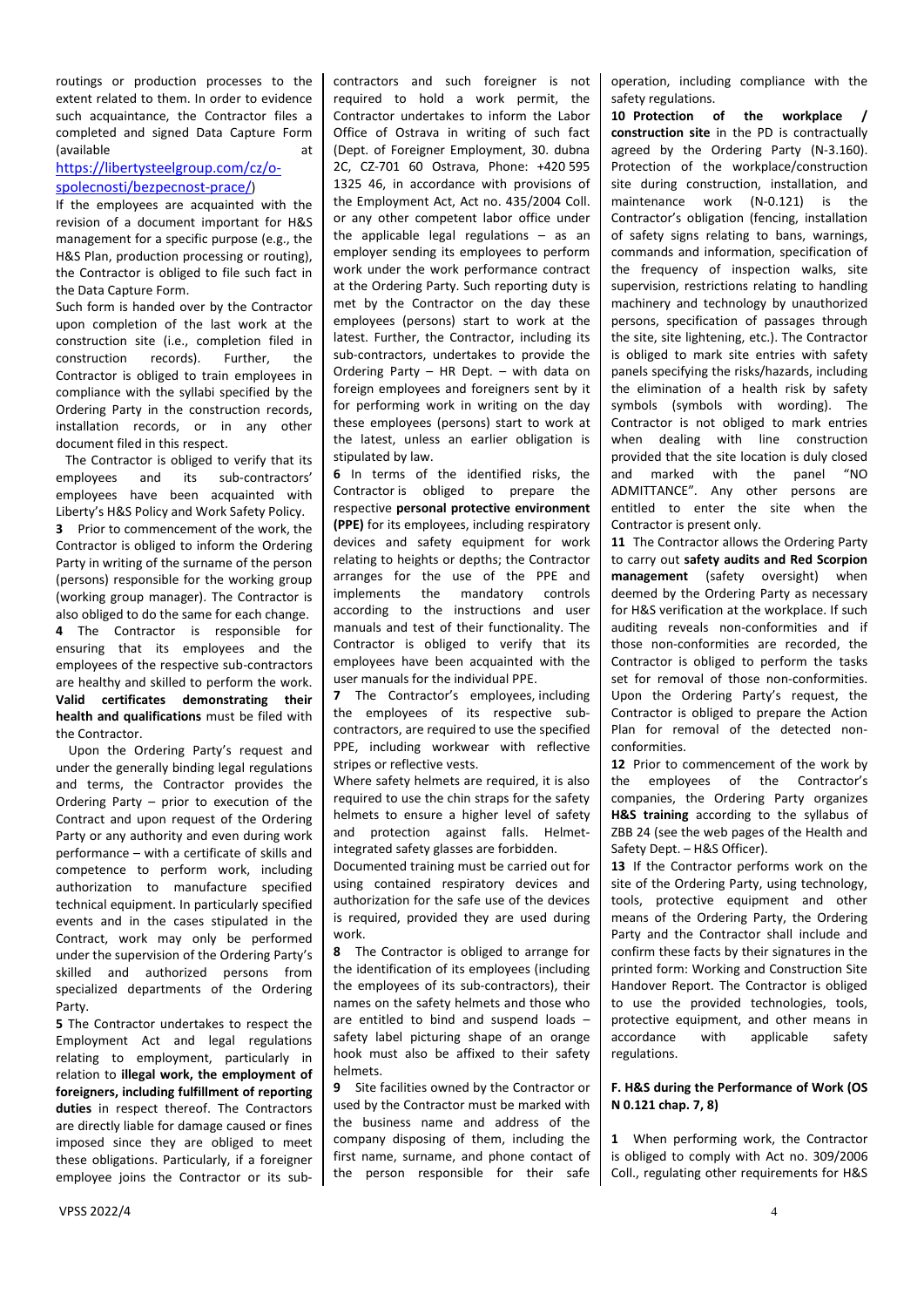during employment activities and relating to H&S when activities are made or services are provided outside of employment (Act on Additional Terms for Health and Safety at the Workplace), Government Decree no. 591/2006 Coll., on the Minimum H&S Requirements for Work at Construction Sites, Government Decree no. 362/2005 Coll., on H&S Requirements for Work at Construction Sites with the Hazard of Falling from Heights or to Depths and other generally binding legal regulations.

**2** As a part of preparation and implementation of the work, the Ordering Party informs the Contractor of the requirements and the respective documents and deeds for the work to be performed:

- Excavation Permit

- Lock-out Command

- Inter-company Roads Lock-out Permit "B" Command (for electronic devices)

still in effect at the Ordering Party

"P" Command, "V" Command, and "S" Command for work with enhanced risk (welding, burning) or in zones with the risk of explosion and specified and marked confined spaces.

**Blasting** 

Work at heights (requirements for scaffolding),

Disconnection and protection of machinery and technology (N-0.121)

Locations and methods of power usage under the Contract

Permit for establishing temporary electrical equipment, etc.

 Requirements for preparation of the above-specified activities must be stipulate in the Contract. If they occur during implementation of the work, they are recorded in the construction records and the installation records prior to their commencement.

When work is performed by the Contractor's employees in zones with the risk of explosion, a PPE must be used, including mobile devices under Government Decree no. 406/2004 Coll. Prior to commencement, the Ordering Party will acquaint the Contractor's employees with such zone as a part of the syllabus of ZBB 24, or it will be included in "V" Command (see above).

**3** The Contractor is obliged to agree with the Ordering Party on the installation, construction and other work interfering with the traveling track of cranes (e.g. work on crane tracks, pipeline distribution networks, roofs of the production shops, etc.) or work to be performed in the handling area of cranes (e.g. scaffolding construction, etc.). Such agreement must be recorded in the construction records, the installation records, or the records on handing over the workplace/construction site.

**4** If the Contractor performs the work on specified technical equipment (STE – see Article 11 – "Arranging legislative conditions for installation and maintenance work on specified technical equipment (STE) at the Ordering Party") and on steel structures, construction of scaffolding, etc., it must have a certificate for this work issued by the national technical supervision body.

**5** Prior to performance of the work on the specified electrical equipment of the Ordering Party or in the vicinity of such equipment that requires a "B" Command (under Czech Technical Standard 34 3100 – at the Ordering Party, this is continuously in effect), the Contractor submits to the Ordering Party a photocopy of the certificate stating that a person who will perform such work is qualified.

**6** At the Ordering Party, there is a singlephase sequence for the outlet distribution networks. Therefore, the Contractor's employees are obliged to verify the due operation of the electrical appliances, and, if they are not functioning properly, the appliances must be switched over. Any unauthorized interference with the wiring is strictly prohibited.

**7** Machinery, electro-mechanical, pneumatic, hydraulic or any other tools may be lent to an authorized person of the Contractor only, who will also be provided with the respective user manuals. The Contractor's employees must not use the above-specified appliances/equipment in a negligent manner.

**8** The Ordering Party has the right to verify whether the employees performing special work or using or servicing the Ordering Party's equipment/devices are duly skilled and in good health.

**9** The contractor's working group manager is obliged to immediately cease any work if the work jeopardizes the Ordering Party's or any other contractor's activities. The Contractor must immediately inform the Ordering Party of any discontinued work, including justifications. Accordingly, the Contractor must cease work if it jeopardizes the employees of the Ordering Party or the employees of any other contractor, and the Contractor must agree with the Ordering Party on other procedures – which must be recorded in the construction records or the installation records.

**10** The Contractor is obliged to inform the Ordering Party of recommencing the work – which must be recorded in the construction records or the installation records.

**11** Adherence to legislative terms and conditions when performing installation and maintenance work on the **specified technical equipment (STE)** at the Ordering Party: **11.1 Gas equipment**

a) The Contractor must have a certificate issued by TIČR Prague with the respective scope relating to the equipment to be repaired or installed.

b) Installation records must be kept for repairs.

c) For work performed, the routing for the maintenance work must be prepared in writing.

d) When performing the work, the employees possessing the certificate with the respective scope included (when somebody shows the certificate for repairing the heating gas pipeline, it cannot repair any furnace or commercial gas pipeline) must be physically present. For performance of work requiring additional activities, one person with the certificate is sufficient – provided that such person is recorded in the construction records and will be physically present at the workplace during the whole time. Hence, specification of the person's responsibility in more than one workplace at the same time is not permitted.

e) Welders must demonstrate that they possess the respective qualifications for the diameter and type of welded material in accordance with Czech Technical Standard EN 287.

f) After finishing the work, the equipment must be tested for pressure or function – this is prepared by the Contractor – for such testing, the Contractor arranges for an engineering inspector for the respective area and prepares the documents – Certificate of Inspection "3.1" under Czech Technical Standard EN 10204 and ES Compliance Certificate for the supplied serial parts; for gas conduits up to 0.5 bar, the Testing Report "2.2" is sufficient. The Contractor must prepare other documents for handing over to the Ordering Party: the records for pressure and functional tests, the welding records, the installation records, the TD for the actual types.

g) For high-pressure gas conduits (over 400 kPa – distribution networks for acetylene and natural gas) and equipment for consumption by combustion with a capacity of over 3.5 MW; for testing, the inspector from TIČR Prague must be invited in writing to attend the testing within 14 days of the date of testing.

h) For work performed on STE by the Contractor for an hourly rate in the form of cooperation with Plant 3 – Maintenance Plant, the Ordering Party's work coordinator is liable for fulfilling all the above-mentioned points. Fulfillment of particular items may be governed by an agreement between the work coordinators of the Ordering Party and the Contractor recorded in the installation records.

i) Employees entering an area with a risk of gas – red zones marked with the safety panel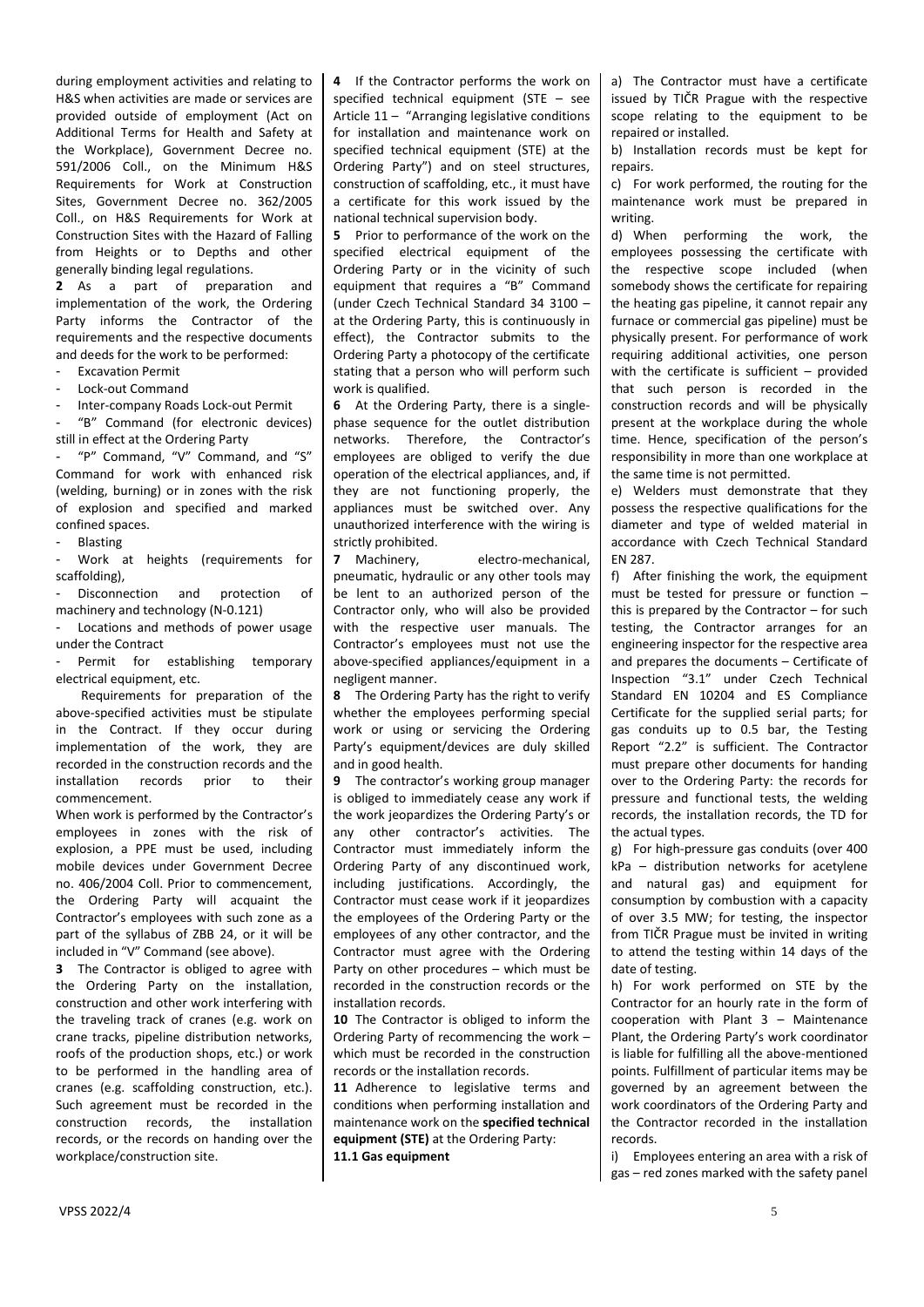"NO ADMITTANCE WITHOUT RESPIRATOR AND GAS DETECTOR! AREA WITH INCREASED RISK OF GAS!" must be equipped with a respirator and a gas detector for that particular type of gas. Employees entering an area with the risk of gas – yellow zones marked with the safety panel "NO ADMITTANCE WITHOUT GAS DETECTOR! AREA WITH INCREASED RISK OF GAS! "must be equipped with a gas detector for that particular type of gas.

The Employer/the Contractor will verify that its employees and/or the employees of its sub-contractor have been acquainted with H&S Methodological Instructions No. 6 – Use and Inspection of Gas Detectors and Procedures for Measuring Air Quality.

At Liberty Ostrava workplaces, gas detectors in the version for steel mills with suppressed hydrogen sensitivity are preferred.

For verification of the employees' acquaintance with those instructions, the Contractor is obliged to keep and submit – upon the Ordering Party's request – the completed and signed Data Capture Form to the authorized person responsible for handing over the work – see Article 2 "Obligations of the Contractor prior to Commencement of the Work".

The Ordering Party verifies the correctness of the necessary data and documents with the Corporate Engineering Inspector at Liberty Ostrava a.s.

# **11.2 Pressure equipment**

a) When repairing first and second category boilers, installation records must be kept. This is not necessary for pressure tanks.

b) For work performance, routing related to maintenance work must be prepared in writing.

c) For welding on the pressure unit, technological instructions must be prepared – welding based on the respective qualified (approved) WPS.

d) The welding of joints must be made only by a welder having the respective test under Czech Technical Standard EN ISO 9606-1.

e) After finishing the work, construction and pressure tests must be carried out and prepared by the Contractor, who arranges for an engineering inspector possessing a valid certificate with the respective scope; in the cases stipulated in point g, after successful testing, the Contractor must arrange for an inspector from TIČR Prague to be present during the testing.

f) For construction testing, the Contractor must prepare welding records, including technological instructions for welding and steam boilers, installation records, TD, nondestructive test records, inspection certificate "3.1" under Czech Technical Standard EN 10204 and ES – Compliance Certificate of Conformity with Supplied Pressure Serial Parts, and the TD of the actual type.

g) To inform in writing within 15 days in advance the inspection body – TIČR Prague – of the date of the boiler testing with overpressure exceeding 1.6 MPa and category A pressure tanks with the highest working over-pressure exceeding 2.5 MPa.

h) For work performed on the STE by the Contractor for an hourly rate in the form of cooperation with Plant 3 – Maintenance Plant, the Ordering Party's work coordinator is liable for fulfilling all the above-mentioned points. Fulfillment of the particular items may be governed by an agreement between the work coordinators of the Ordering Party and the Contractor recorded in the installation records.

i) The Contractor performing the repair, reconstruction, or installation of pressure equipment must possess the authorization issued by TIČR Prague.

j) When installing a new pressure vessel, the supplying or installing organization is obliged to perform initial inspection in accordance with Czech Technical Standard 69 0010.

The Ordering Party verifies and checks the correctness of the necessary data and documents with the Corporate Engineering Inspector at Liberty Ostrava a.s.

## **11.3 Hoisting equipment**

a) When repairing the specified technical hoisting equipment, installation records must be kept, and routing must be documented.

b) When performing work, persons possessing the respective certificate must be present – hoisting equipment service person. c) Welders must demonstrate that they possess the respective qualifications under Czech Technical Standard EN 9606-1 concerning the diameter and type of the welded material.

d) For work to be performed, routing must be prepared in writing.

e) After finishing the work, the Contractor organizes testing according to the character and scope of the repair (functional testing, inspection testing). The test repair contractor arranges an engineering inspector for the respective area.

f) For testing, the Contractor prepares documents in accordance with Czech Technical Standard EN 10204 related to bearing/supporting elements and/or a geometrical survey, welding records, installation records, and TD.

g) For work performed on the specified technical equipment by the Contractor for an hourly rate in the form of cooperation with Plant 3 – Maintenance Plant, the Ordering Party's work coordinator is liable for fulfilling all of the above-mentioned points. Fulfillment of the particular items

may be governed by an agreement between the work coordinators of the Ordering Party and the Contractor recorded in the installation records.

h) Repairs to the lifts (elevators) are performed by skilled persons of the Contractor possessing a lift service repair certificate.

The Ordering Party verifies and checks the correctness of the data and documents with the Corporate Engineering Inspector for the hoisting equipment at Liberty Ostrava a.s.

#### **11.4 Electrical equipment**

a) When performing the work, skilled technicians must be present – certificate related to wiring – Section 5 to Section 8 of Decree no. 50/1978 Coll. (electroprofessions) and Section 4 (without electrotechnical skills, i.e. a technician using electric tools and servicing the electrical equipment); b) After finalizing the work, the electrical equipment (EE) must be tested and measured according to the character and scope of the repair (function testing) and/or checked (if the protection has changed, if the equipment is replaced, if new EE is installed, etc.). After the work is performed, the Contractor arranges for an engineering inspector possessing the relevant certificate; as soon as new EE is installed, the Contractor provides to the operator during the handover a preliminary report and documentation of the actual type, including the service and maintenance manuals.

c) Further, the Contractor prepares the documents under Czech Technical Standard EN 10204, statement in accordance with Act no. 22/1997 (for the product), testing records, measurement records, installation records, etc.

d) The Contractor notifies the commencement of the installation of the category 1 equipment in accordance with Decree no. 73/2010, organization of state supervision (TIČR Prague). In addition, the Contractor arranges for the statement of TIČR Prague in relation to the category 1 equipment prior to operation (e.g. installed in the environment with a risk of explosion, in particularly dangerous areas with respect to injuries from electrical currents, equipment in construction sites intended for more than 200 persons, equipment in areas for medical purposes and in healthcare facilities, etc.);

e) The Contractor must have the following documents – a trade license for installation work, EE repairs and inspection, including an electronics certificate and lists of persons with EE skills.

The Ordering Party verifies the correctness of the data and documents with the Corporate Engineering Inspector from Liberty Ostrava a.s.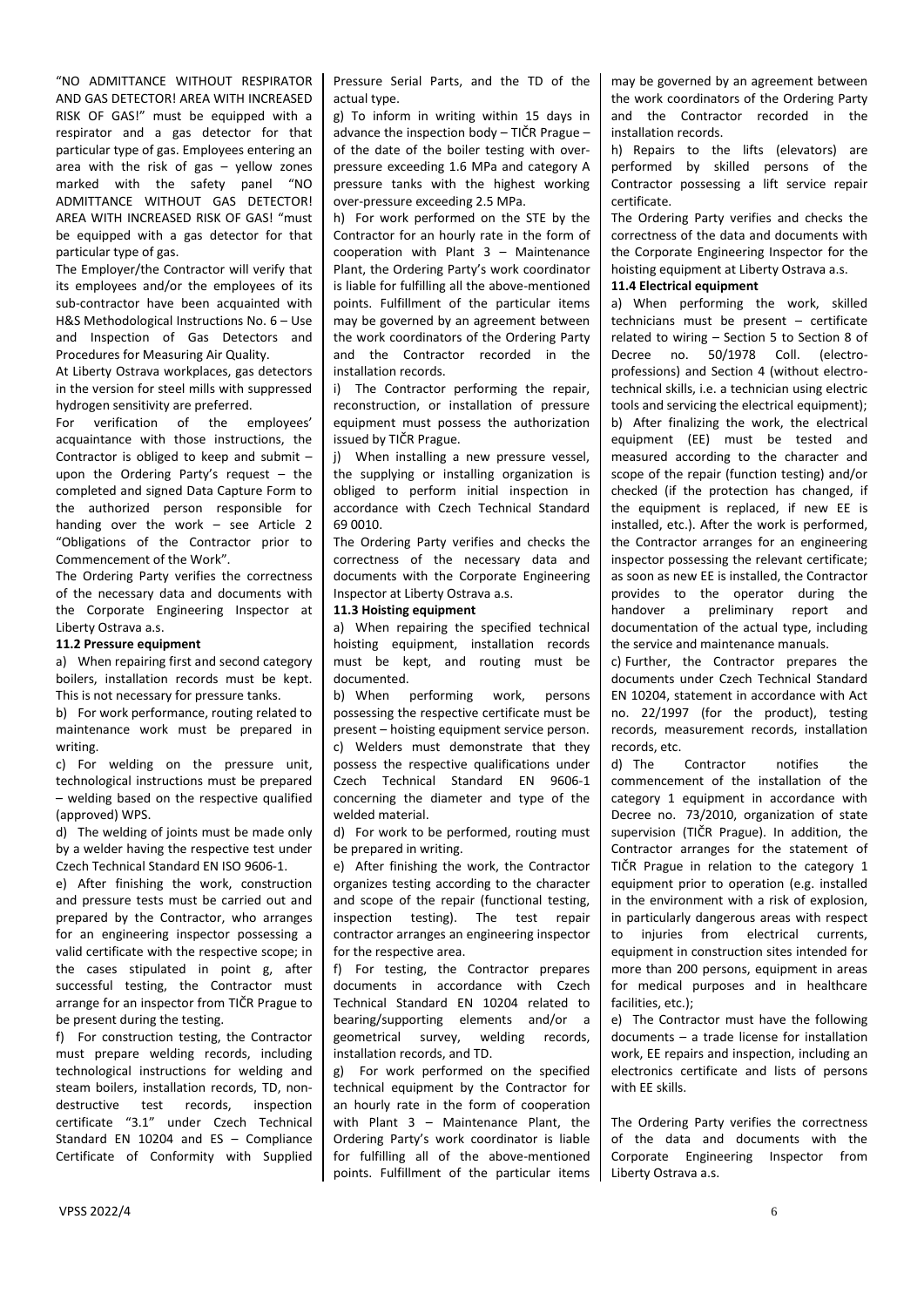**11.5 Welding,** including STE and steel structure inspections.

a) For welding work on steel structures and STE under preparation to be fully performed by the Contractor, welding procedures must be approved, including the scope and inspection plan and the assessment criteria by a competent welding technician who organizes the welding supervision.

b) Submitting documents required by the Contractor concerning the performed welding work on steel structures or highpressure equipment to a responsible officer under the Contract and/or to the Corporate Welding Technician from Liberty Ostrava a.s. or to a welding technologist from the respective production plant for which the work is performed.

**12 All equipment and facilities in contact with oxygen** must be completely free of grease. If there is leakage of the oxygen conduit (conduit marked as OXYGEN CONDUIT), the operators of the oxygen conduit (OC) must be immediately informed of such fact.

Underground areas with expected higher concentrations of oxygen must be properly specified by the Ordering Party's department for mandatory inspections with an oxygen concentration detection device prior to each entry into these areas. If the oxygen concentration in the air is over 21%., no work is allowed to be performed in those areas, and the cause must be determined and subsequently removed.

It is prohibited to use oxygen for work not related to its technological application. When oxygen is used, the number of supply points cannot be extended to one lead-in (securing the permitted flow velocity).

Each discovered breach of these rules must be documented, and the Department of Health and Safety at Liberty Ostrava a.s must be informed.

#### **13 Work performed at heights and depths and PPE against falling**.

The Employer/the Contractor verifies that its employees and/or its sub-contractors have been acquainted with the Methodological Instructions, Manual no. 1 – WORK AT HEIGHTS AND DEPTHS prior to commencement of the work.

Therefore, the Data Capture Form must be kept by the Contractor and submitted upon request of the Ordering Party's authorized officer responsible for taking over the work – such form must be completed and signed by the respective employees – see Article 2 "CONTRACTOR'S OBLIGATIONS PRIOR TO COMMENCMENT OF THE WORK".

The Employer/the Contractor ensures that the selected PPEs are in compliance with the character of the performed work, the expected risks, and the weather. The PPEs will ensure safe movement and will be regularly checked and tested according to the requirements of the accompanying documentation and that employees are demonstrably acquainted with the instructions for their use.The PPEs are used either separately or in combination with components and system parts and according to the manufacturer's instruction manuals as stipulated below:

a) The employee cannot enter an area where there is a danger of falling (1.5 m from a free edge),

b) The employee is secured in a working position, i.e., prevented from falling, or

c) The fall is safely made, and the employee can be immediately and safely set free and/or transferred to a safe place; a fall must be arrested at a sufficient height above a barrier (terrain, floor, structure, etc.) in order to prevent injury to the employee.

If moving out of reach of a guard-locking system is required or if such system is interrupted, the employee must be secured by means of a safety rope or a double rope, and one of the ropes must be constantly gripped.

If work is performed on a roof, the employee must be protected (secured) against falling from a height by a specially installed horizontal rope system, unless another method of protection is specified.

A proper PPE against a fall and/or a work positioning system, including anchorage points must be specified in the routing. As for work that does not require any routing, a proper method of protection against falling and/or work positioning, including anchorage points, must be verified by the authorized officer of the employer/the Contractor. The anchorage point of the PPE against a fall must be resistant enough in the direction of the fall.

In the event of performing work in a protective work-platform cage, employees must be secured by PPE against falls from heights.

Employees must be constantly protected against falls from heights, i.e., during transport as well (using a double-core fall arrester).

When working at heights, the employees must wear safety helmets with a chinstrap, i.e., from 1.5 m unless specified otherwise. The employees of the Contractor/supplier intended to work at heights or depths must be in good health and professionally trained for this type of work. A representative of the Contractor/supplier demonstrates the professional expertise and good health of its employees prior to commencing the work for the Ordering Party.

**13.1 Step Ladders**

A step ladder may be used for work at heights only when the use of any other safer means is deemed ineffective with regard to risk assessment and/or when local conditions relating to the work at heights do not enable the use of these means. Shortterm, physically non-demanding work may be performed on a step ladder when using hand tools. When using dangerous tools (e.g., portable chain saws, hand pneumatic tools, welding sets, etc.), work must not be performed on step ladders.

When climbing up or down a step ladder and when working on it, a person must face the step ladder and must always have grip points and the possibility of being safely supported; only one step may be used at a time.

Step ladders must be placed in a stable position for the entire period of use.

Portable step ladders must be situated on a stable, solid, and sufficiently large base, i.e., the steps must be horizontal. The step ladder must be protected against moving, for example, secured by binding. The step ladder must be prevented from slipping by securing the sides on the upper or lower ends by using anti-slip elements or other measures with a similar effect.

Collapsible and extension step ladders must be used so that the parts are properly secured against movement.

Prior to commencing the work and during work, mobile step ladders must be secured against movement.

When working on a step ladder at heights of more than 1.8 meters, a person must be protected against falls by PPE, with the exception of short-term work of a smaller scope, i.e., simple and short-term work on a step ladder where the person has three grip points for the entire period. When working on a step ladder at a height of more than five meters, PPE against falls must always be used. For work performed at a height of up to 1.8 meters, a light step ladder with a platform and a grip may be used.

When moving and working on a step ladder, persons must wear a safety helmet with a chinstrap.

Inspections of step ladders must be made once every 12 months, if not otherwise stipulated in the manufacturer's manual. The employees must always make visual inspections of the ladders before commencing the work. Damaged ladders must not be used and must be clearly marked.

**14 Construction, Installation, and Maintenance Work** is work performed on erected or operated edifices, buildings, structures, machines, equipment or their parts that puts or maintains them in a state of use (repairs, maintenance, adjustments, removal of defects, remedying accidents, etc.).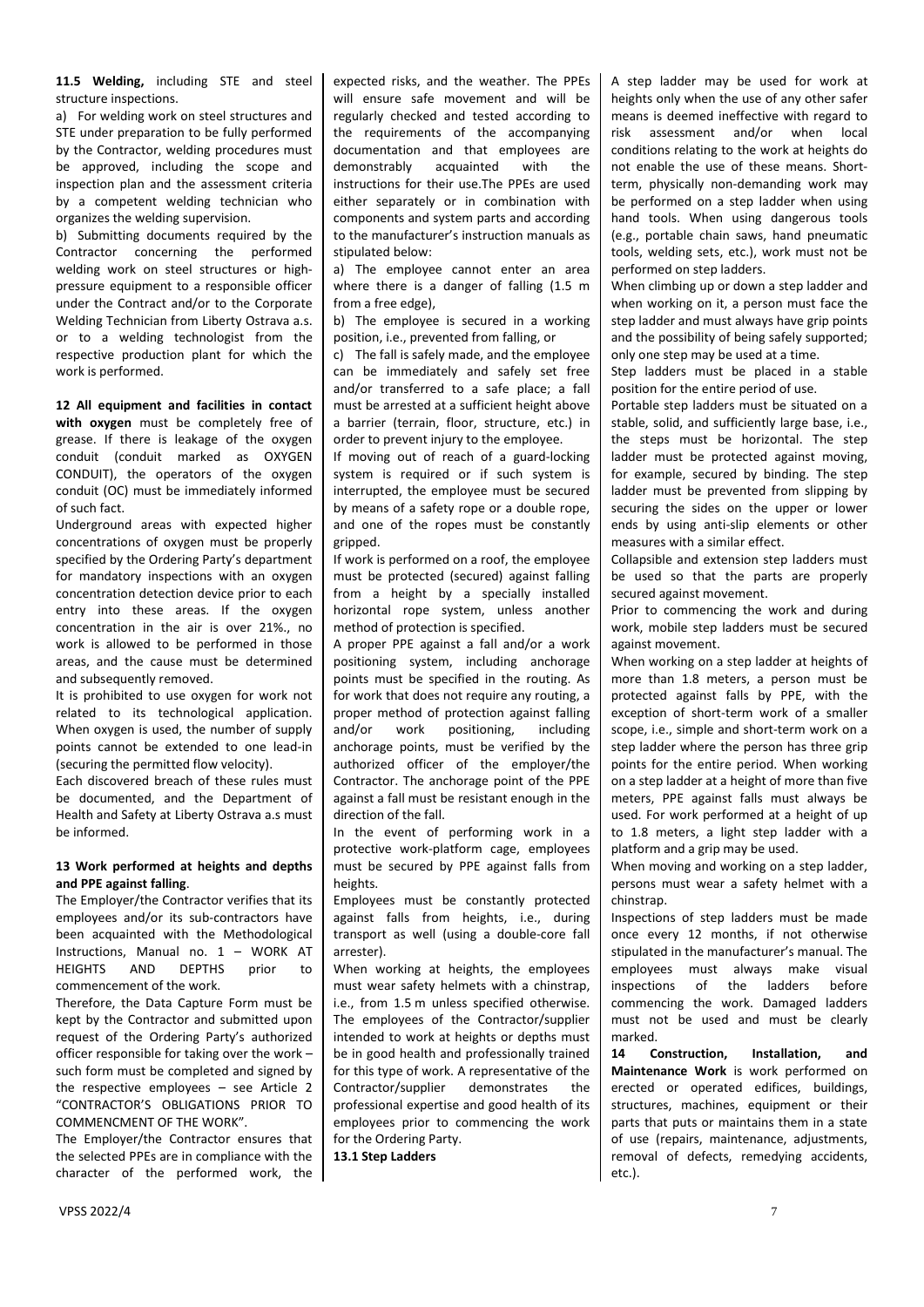#### **G. Scaffolding Construction and Scaffolding Use (OS N 0.121 chap. 9)**

**1** The Contractor constructs scaffolding upon the Ordering Party's request as specified in the "Records of Scaffolding Construction" (the Ordering Party's form). **2** All scaffolding must be technically

documented.

**3** Prior to installing the scaffolding, the Contractor discusses the placement of the scaffolding with the Ordering Party.

**4** The constructed scaffolding must be handed over by the Contractor to the Ordering Party in the form of "Records of the Handover and Takeover of the Scaffolding" (form to be provided by the Ordering Party).

**5** Upon agreement with the Ordering Party, the Contractor designates the scaffolding with a registration number that will be the same in all related documents.

**6** When handing over the scaffolding, the Contractor installs a plate specifying the following data: -

a) Load-bearing capacity of working floors in kg per one square meter,

b) Permitted number of co-loaded floors,

c) Name and address of the Ordering Party that has ordered the scaffolding,

d) Use of the scaffolding,

e) Period of use for the scaffolding.

**7** The Contractor of the scaffolding warrants to the Ordering Party the safe construction of the scaffolding under the TD and applicable regulations and professional inspections every 14 days, including the removal of defects, which are to be recorded in the "Records of Professional Scaffolding Inspections" (form to be provided by the Ordering Party). If the Contractor is not able to immediately remove the defects during such professional inspection, it informs the Ordering Party of the scaffolding without undue delay of the necessity to interrupt work on the scaffolding until the defects are removed. Such information is to be recorded in the "Records of Detected Defects on the Scaffolding and the Removal of Defects" (form to be provided by the Ordering Party).

**8** After removal of the defects, the Contractor verifies that the Ordering Party has been informed of the removal of the defects (on the same document under 1.3.7). **9** Handing over the scaffolding to another Contractor is organized by the original Ordering Party. Such handover of the scaffolding is recorded in the "Records of the Handover and Takeover of the Scaffolding" (form to be provided by the Ordering Party). **10** After using the scaffolding, the Ordering Party requests that the scaffolding be dismantled. The Contractor will dismantle the scaffolding without undue delay.

**11** The "Records of Scaffolding Construction" and the "Records of the Handover and Takeover of the Scaffolding" are drawn up in two originals, and the "Records of Revealed Scaffolding Defects and Their Removal" are drawn up in one original and filed by the scaffolding provider. The "Records of Professional Inspections of the Scaffolding" are drawn up in one original and is filed by the scaffolding provider. These documents are filed for 12 months upon dismantling of the scaffolding.

**12** Inspections of temporary structures must be made prior to each use, i.e. even after postponement of work due to unfavorable weather conditions.

Scaffold installers must use only two-strand personal fall protection devices when installing them.

## **H. Occupational Accidents (OS N 0.121 chap. 10)**

**1.** The Contractor keeps records of the accidents, including small injuries, in the accident ledger. Small injuries are understood as accidents requiring no medical treatment by a physician.

**2.** The Contractor is obliged to inform the Ordering Party's corporate dispatching of each accident without undue delay.

**3.** The Contractor is obliged to inform the Ordering Party of each near miss, including dangerous situations and hazardous conduct without undue delay.

**4.** The Contractor determines the causes of the accident, draws up an Accident Report, and sets up measures against reoccurrence of the accident in cooperation with a representative of the Ordering Party. One copy of the Accident Report is forwarded to the Department of Health and Safety. The Contractor is obliged to cooperate with the Ordering Party in completing the Accident Record or B Record in relation to reported near-misses, hazardous situations, dangerous conduct, small injuries, medical treatment, and substitute work.

**5** If an accident leading to absence occurs, the Contractor is obliged to verify that the employees are trained without undue delay according to the syllabi recorded by the Ordering Party in the construction records and installation records.

#### **I. Smoking Ban**

Smoking is prohibited in the entire premises, buildings, vehicles and machinery, in all workplaces of the employer and its subsidiaries, as well as in the workplaces of detached people. This ban also applies to products imitating the function of tobacco products or devices used for inhaling nicotine fumes, including tobacco product

accessories, such as electronic cigarettes, under Act no 379/2005 Coll., on measures to protect against harm caused by tobacco products, alcohol, and other addictive substances, as amended.

# **2 Fire Protection (FP) and Prevention of Serious Accidents (PSA)**

**1** Prior to commencement of the work, the Ordering Party shall organize FP and PSA training for the Contractor's senior managers. Contractor's senior managers shall verify that their employees have been trained, provided that these persons perform work with a higher risk of fire or work with a high risk of fire (under Section 4(2) and (3) of Act no. 133/1985 Coll., as amendedFP and PSA training shall be organized under FP and PSA syllabus (see Annex 6 - syllabus H&S 0400 to internal guideline N-5.103).

Further, the Ordering Party is obliged to provide the Contractor's senior managers with the documents listed below:

- Fire Alarm Guidelines
- Fire Procedures at the Workplace
- Fire Evacuation Plan
- Fire extinguisher types and placement
- Placement of first aid kits
- Training syllabi under N-5.103

- Information on the categorization of work at the workplace and at adjacent workplaces, in particular, work with hazardous chemicals and agents and exceeding other limits.

at least 10 days prior to commencement of the work, risks arising from work to be performed at the workplace and at adjacent workplaces.

**2** When performing the work and storing the material, the Contractor is obliged to adhere to Act no. 133/1985 Coll., the Fire Protection Act, as amended, Decree of the Ministry of the Interior no. 246/2001 Coll., on establishing the conditions for fire safety and national fire supervision (the Fire Prevention Decree),as amended, Decree no. 23/2008 Coll., on the technical conditions for fire protection related to FP of the buildings, as amended, OS N-3.192 Fire Safety and Prevention of Serious Accidents and Decree of the Ministry of the Interior no. 87/2000 Coll., under which fire safety conditions are specified during welding and bitumen heating in furnaces and related technical regulations on FP and OS N-3.198 Fire Safety during welding, heating bitumen in melting pots, and other work with higher risks. The Contractor must not endanger with its work performance the buildings and facilities of the Ordering Party, including the premises.

Further, when storing pressure tanks for gas transport on the Company's premises, the Contractor must respect Czech Technical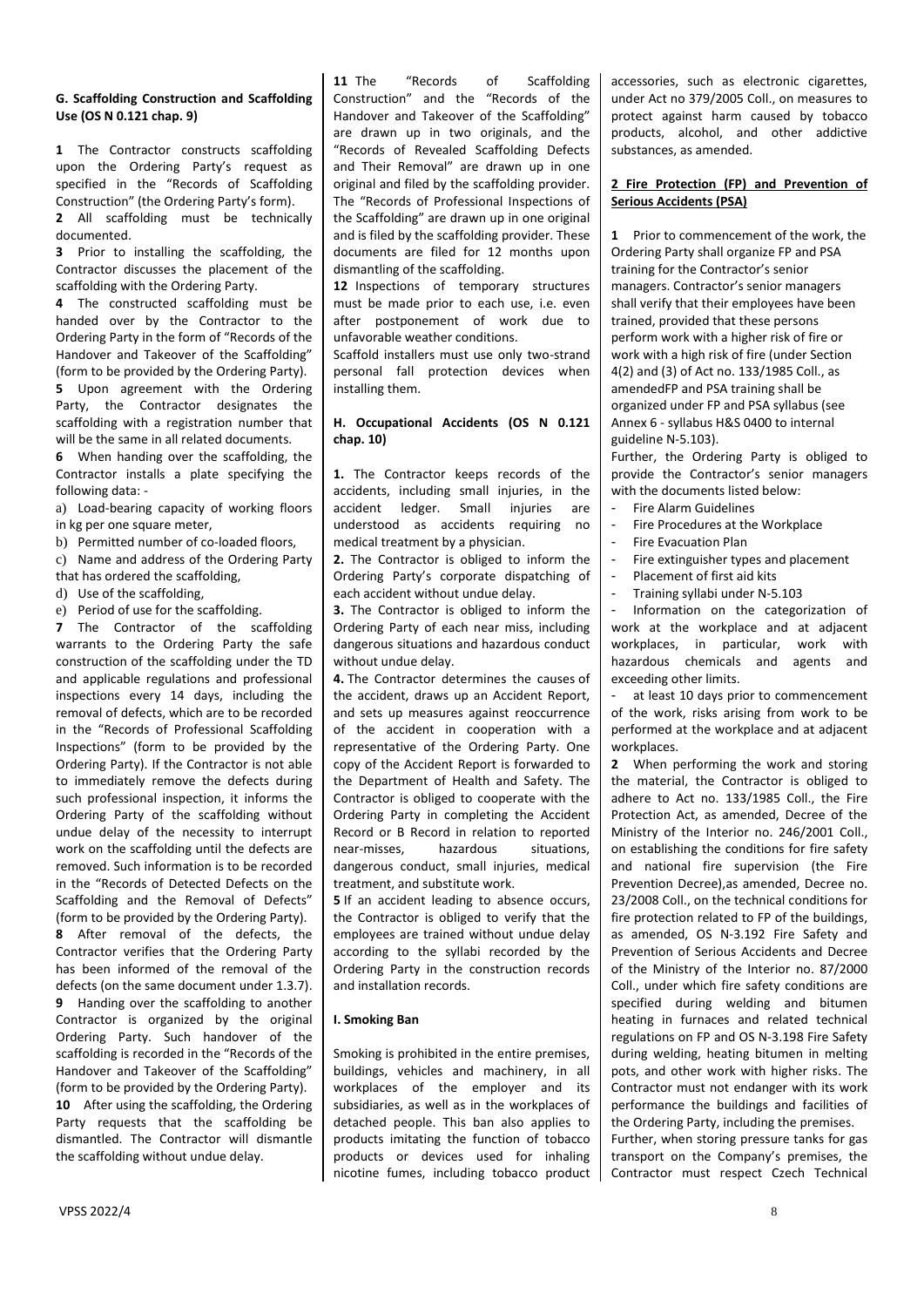Standard 07 8304. The Contractor must also designate all buildings and areas (storage areas, service rooms, etc.) in which pressure tanks are stored in accordance with Czech Technical Standard 01 8014 and Czech Technical Standard ISO 3864-1. If a fire occurs, if an explosion occurs or, if pressure tanks are heated, any manipulation with them is strictly prohibited. The employees must immediately leave the endangered area to a safe distance, and the Fire Rescue Brigade is immediately called – phone number: 150, mobile phone number 727 561 500. The Contractor undertakes to adhere to the "Operating Instructions" and "Information on the Safe Operation of Acetylene Ties" specified by their manufacturer.

**3** Fire Rescue Brigade employees and FP professionals are entitled to enter the Contractor's workplace and check whether provisions of Act no. 133/1985 Coll., as amended, related provisions of Guidelines (N.-3.192, N-3.198) and Czech Technical Standards are kept .

**4** As for a long-term contract executed for more than one year, the Contractor is obliged to organize inspections of the buildings and facilities in accordance with FO regulations, and records of the inspections are to be kept.

**5** The Contractor is obliged to mark its buildings, construction site facilities with the name of the Company and the name of its responsible representative, and as a part of the construction, the buildings must be equipped with extinguishers and FP documentation (Fire Alarm Guidelines, FP Rules, FP tables, etc.) unless stipulated otherwise for the respective case.

**6** The warehouse facilities for pressure tanks and flammable liquids (durable or transient, operated during a temporary period of time, e.g., during construction or repairing) must be designed, implemented, and operated in accordance with the Building Act, Czech Technical Standard 07 8304, Czech Technical Standard 65 0201 and other legally binding Czech Technical Standard and legal regulations. Construction site facilities must be in compliance with the requirements of Decree no. 23/2008 Coll., on the Technical Conditions for Fire Protection with respect to Construction.

**7** The Contractor must inform the Liberty Ostrava a.s Fire Rescue Team of each fire – telephone number: 150, mobile phone number 727 561 500.

#### **3 Environmental Protection**

If the below-stipulated provisions are not adhered to, the Contractor pays to the Ordering Party a contractual penalty of CZK 50,000 for each detected case with the exception of point 7, where the penalty is at at CZK 10,000.

#### **A. Training, Environmental Accidents**

**1** All of the Contractor's employees (or its sub-contractors) must comply with the respective legal regulations and the Company's internal regulations relating to environmental protection.

**2** The Contractor is obliged to train its employees (and the employees of its subcontractors) on procedures and the respective steps for environmental accidents occurring at the Ordering Party and at the premises.<br>**3** If an

**annumental** accident is suspected or detected, each employee of the Contractor (or its sub-contractor) is obliged to inform its superior of such fact without undue delay.

**4** The authorized officer of the Contractor (or its sub-contractor) who detects the environmental accident or who has been provided with the information on the environmental accident must immediately inform company dispatching in compliance with the instructions given by the Ordering Party. If company dispatching is not in operation (e.g., afternoon or night shifts,<br>holidav. time-off, etc.), corporate holiday, time-off, etc.), corporate dispatching (phone: 7333) is to be informed of the accident. Accordingly, the health and safety of persons in danger is arranged.

#### **B. Waste Management**

**1** When performing work, the Contractor is obliged to comply with Act no. 541/2020 Coll. on waste and on changes to certain acts, as amended, and to comply with the relevant provisions of the internal regulations of the Ordering Party. The Contractor's acquaintance with these provisions during the initial training sessions must be verified.

**2** Business activities relating to waste management must be documented by the Contractor with the documents listed below: a) Trade License, including valid and accurate data for the scope of business "Business Activities relating to Waste Management", i.e., for O category waste only; O = other waste; or

b) Trade Certificate, including valid and accurate data for the scope of business: "Business Activities relating to Hazardous Waste Management", i.e., for N category waste; N = hazardous waste.

c) Trading permit issued by the Real Estate Office for the Region of Moravia-Silesia, in accordance with Section 26, and a permit to operate the facility in accordance with Section 21 and 22 or a declaration of use of waste in a facility mentioned in Attachment No.4 of Act no. 541/2020 Coll., on waste..

d) The intermediary of waste management is obliged to report his activity to the Regional Office for the Region of Moravia-Silesia in accordance with Section 45. In case the Intermediary´s registered office is outside the Czech Republic, then the activity shall be reported to the Prague City Hall. This report shall be affirmed by an affidavit.

**3** When the work is handed over, the Contractor is required to submit to the Ordering Party confirmation of disposal of all waste produced (continuous registration of waste and documents on handing over all waste to the authorized person).

**4** If the Contractor arranges **hazardous waste transport,** it is obliged to proceed in accordance with Act no. 64/1987 Coll. (ADR) as amended.

#### **5 Waste Concentration**

**5.1** The waste produced on the premises by the Contractor's work and activities on plots of land, in the facilities, and in the buildings of the Ordering Party, e.g. demolition work, excavation work, dismantling, reconstruction work, etc., will remain the property of the Contractor (except steel scrap, cast-iron waste, non-ferrous metal waste, including cables and used construction material intended for re-use), who is the generator of the waste produced by its work and activities under Section 5 of the Waste Management Act, thus, the obligations of waste generators under Section 15 of the same act apply to it.

**5.2** At its own expense, the Contractor concentrades all waste produced by its work and activities. Waste produced by material supplies, e.g., construction material, paints and diluters, insulation material, electromaterial etc., further, waste of an overhead character produced by contractual work performed by the Contractor, e.g., cleaning agents, fats and lubricants, packaging, communal waste, etc. remain the property of the Contractor. The Contractor is obliged to arrange their disposal at its own expense. **5.3** When waste is concentrated on the

Company's premises, the Contractor is obliged to adhere to the provisions of Section 5 of Decree no. 273/2021 Coll. of the Czech Ministry of the Environment, on the specifics of waste management.

**5.4** Steel scrap, cast-iron scrap, non-ferrous metal scrap and usable construction material intended for re-use produced by the implementation of capital projects, reconstruction work, modernization work, etc., remain the property of the Ordering Party. At its own expense and under the Ordering Party's instructions, the Contractor separates construction material intended for re-use, steel scrap, cast-iron scrap, and nonferrous metal scrap. Further, at its own expense, the Contractor prepares containers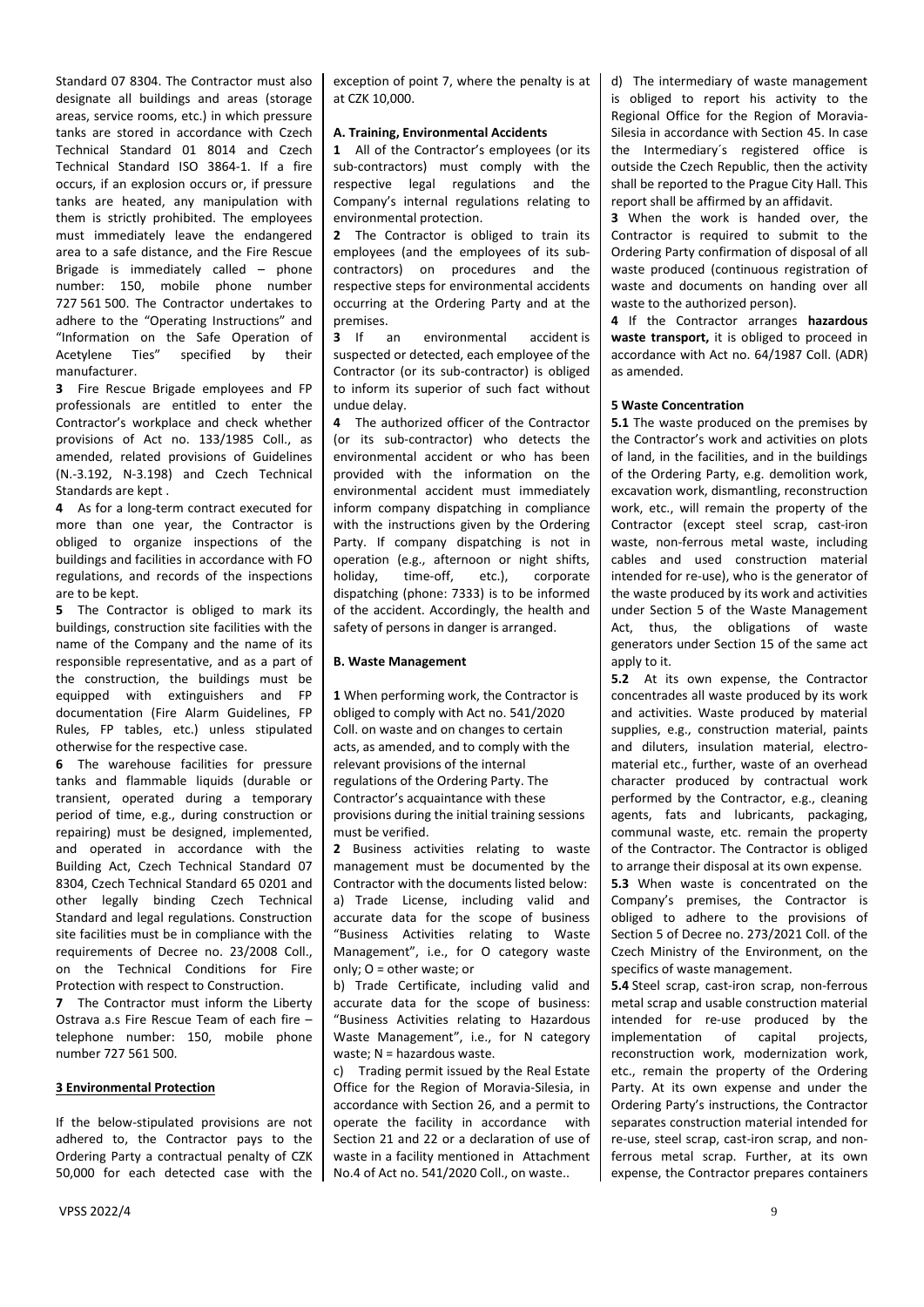for such waste separation and material and waste transportation, including loading, weighing, and transport under the contractually specified terms and conditions to the places defined by the authorized employee of the Ordering Party.

**5.5** External companies (contractors) acting on the Company's premises as waste generators are obliged to collect communal waste in their concentrating places/containers under the Waste Management Act, as amended, and they are the owners of such communal waste until it is transferred by an authorized external company, with which a contract has been made for those purposes.

**5.6** The Ordering Party does not take over communal waste from any other waste generator. The Contractor is not entitled to use any means of waste collection (bins and containers) of the Ordering Party intended for communal waste or other wastes disposal for its own needs. Communal waste may be removed from the Liberty premises without a weighing ticket for the authorized person only based on the entry document confirmed by a responsible person of the ordering party of the service.

**6** The Contractor, as the generator of all waste containing **asbestos**, is obliged to prevent the release of asbestos fibers or asbestos dust into the air when loading such waste and the spilling of liquids containing asbestos fibers. When services are provided and new machinery and technology is installed, no materials, products, machinery, and technology containing **asbestos, or PCBs**  may be used. **Trichloroethene or tetrachlorethene** may be used on the Ordering Party's premises in the necessary quantity only and for the established use (see N-3.200 internal guideline of Liberty Ostrava a.s.) while observing the principles relating to safety and environmental protection.

**7** In the whole area and on the external lands of Liberty Ostrava a.s. it is forbidden to incinerate any waste, including wood, paper, plastics and biological waste. In the event of a breach of point 7, the Contractor will pay the Ordering Party a contractual penalty in the amount of CZK 10,000 for each detected case.

#### **C Packaging**

**1** The Contractor specifies in the accompanying documents, the Contract, and the invoice whether **returnable packaging** is an integral part of delivery. If hazardous items are supplied, the Contractor is liable for using the certified packaging and the prescribed designation of this returnable packaging in compliance with the ADR and/or the RID. The price of such returnable packaging is invoiced to the Ordering Party. The Contractor undertakes to buy back the packaging from the Ordering Party for the invoiced price or a price reduced by normal wear and tear as agreed in the Contract provided that the Ordering Party sends them back no later than 18 months after the date of delivery of the merchandise. Return transportation costs for packaging returned by the Ordering Party is paid by the Ordering Party unless stipulated otherwise in the contract.

**2** When merchandise/material is supplied directly from abroad, the Contractor is obliged to submit to the Ordering Party a statement on the **Terms and Conditions for Introducing Packaging on the Market** under Act no. 477/2001Coll., the Packaging Act. If merchandise/material is supplied directly from abroad, the Contractor is obliged to specify the packaging used in the accompanying documents (categories: PET, PVC, PE, PP, PS, other plastics, paper and cardboard, Fe, Al, wood, composite material), including their quantities in kilograms. Noncompliance is deemed a breach of the contract.

## **4 Work Performance**

**1** If the Contractor performs contractual work when the Ordering Party's technology and machinery is operated, the Contractor is obliged to create conditions so that the Ordering Party's operation is neither restricted nor jeopardized. The workflow must be promptly agreed with the responsible employee of the Ordering Party as stipulated in the Contract.

**2** Performance of work by any third party (sub-contractor), even a part of the completed work, is subject to the consent of the Ordering Party's responsible employee. The Contractor's liability for work performance is not affected thereby.

**3** When work is performed on the Company's premises, the Contractor is obliged, each day by phone, to inform the company dispatching of the plant where the Contractor's workplace is located of the numbers of employees, including the numbers of employees of its sub-contractors and the location of the workplace in order to inform them of any gas leakage. The Contractor is obliged to maintain order and cleanliness in the workplaces and distribution networks and to dispose of waste produced by its work. If the Ordering Party is disturbed by disorder of which the Contractor was notified in the construction and installation records and the Contractor has not remedied this within five days, the Contractor pays a contractual penalty of CZK 1,000 per day until the disorder is remedied,

or the Ordering Party is entitled to remedy the disorder itself at the Contractor's expense

**4** Excavation work can be launched after the Excavation Work Permit has been taken over. The place of the excavation work is indicated by a plate "Excavation work performed by…". The Contractor is obliged to comply with the Ordering Party's document "Obligations of the Companies Performing Excavation Work on the Company's Plots of Land and Areas" provided that the work is performed.

#### **5 Inspection of covered work or other workflow arrangements**

The Contractor is obliged to invite the Ordering Party to inspect the work that will subsequently be covered or made inaccessible. Such invitation to inspect covered work must be entered in the construction and installation records at least three days in advance, and the authorized technical supervision of the Ordering Party must be informed in advance by phone. Inspection of covered work or inaccessible work is recorded, including the conclusion that covered work is performed in compliance with the Contract for Work, under a designed project and under a binding, applicable, and effective Czech technical standard. These records are submitted during the acceptance procedure. If the Contractor does not invite the Ordering Party to inspect the covered work, it is obliged to organize such inspection at its own expense.

**6** Temporary electrical equipment may only be set up with the written consent of the Ordering Party, and such consent is requested by the Contractor from the Ordering Party prior to commencement of the work. For invoicing power consumption, the Contractor undertakes to conclude a power supply contract with the Ordering Party.

**7** The Contractor is obliged to comply with the types and series of electrical equipment and devices selected by the Ordering Party and approved for use by the Company. (At Liberty Ostrava a.s., under the PoŘB 08-B4 Directive specifying the procedure for unifying electrical equipment and devices, electrical distribution and switching devices – applies to all voltages.)

**8** With coating/painting, heat-insulating, excavation work, scaffolding constructing, and carpentry work for the handed-over facilities/buildings of the Ordering Party, the Contractor is liable for damage caused by performing the work on these facilities/buildings for the entire time of the work.

**9** When applying more layers of paint, the layers must be distinguished by colors (or shades), and this must be made by the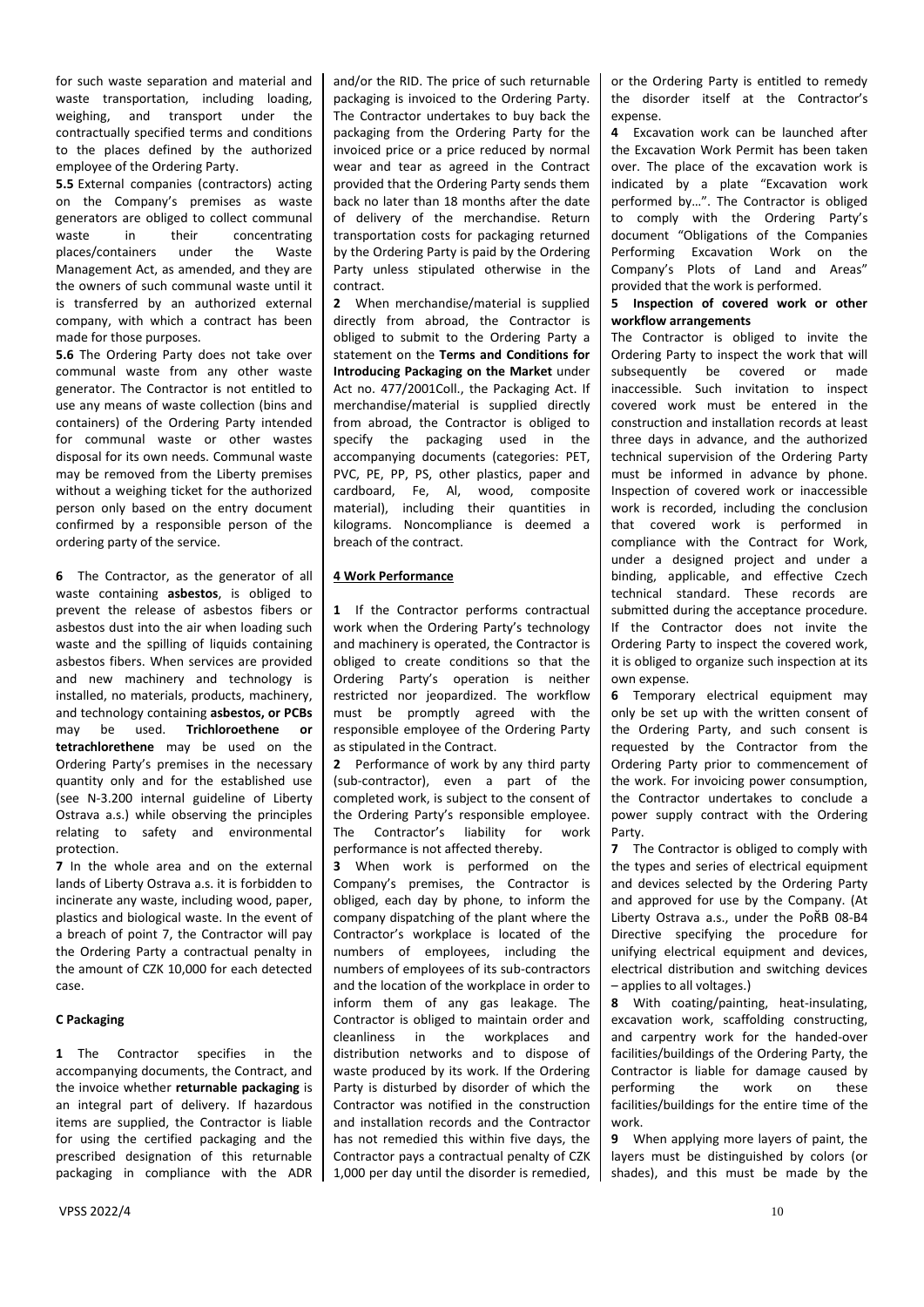technology and paints specified in a project or a separate annex to the Contract.

**10** When welding and testing pipes, the Contractor must adhere to the Company Standard KN 05 6911. When welding and testing pipes/tubes of steam boilers and hotwater boilers, the Contractor must adhere to the Company Standard KN 05 6910. The Contractor (or its sub-contractor) must document and present related Certificates/Permits/Authorization of skills for the respective work, issued by the national technical supervision authorities.

# **5 Entering the Premises and Moving in the Premises**

**1** At the Health and Safety Dept. of Liberty for the health and safety of its employees who are employed in the Premises, and vehicles, the Contractor must prepare entry permits and permits for vehicles (including toll payments for inter-company roads). Accordingly, the Contractor must prepare entry permits for the employees and permits for the vehicles of its sub-contractors' companies.<br>2 The

application for an entrv permit/vehicle permit must always be filed by the Contractor (for its sub-contractor companies as well). Applications must be submitted to the department dealing with entry permits sufficiently in advance, i.e. at least one week prior to the requested entry, and the request for entry during the following year must be submitted by the end of November of the current year (provided that the contractual relations have already been established).

**3** The entry permit issue is conditioned by passing the basic OHS test in the extent of the Safety Booklet available at [https://libertysteelgroup.com/cz/about/heal](https://libertysteelgroup.com/cz/about/health-and-safety-policy/?lang=en) [th-and-safety-policy/?lang=en.](https://libertysteelgroup.com/cz/about/health-and-safety-policy/?lang=en) The tests are taken in the Entry Permits Department building, following the instructions of the Department employees.

**4** The Contractor and its employees are obliged to comply with the "**Overview of Decisive Intercompany Regulations Relating to Outside Persons Staying on & Entering the Premises and Outside Vehicles of Legal and Physical Entities Driving-in to the Premises**" available at: [https://libertysteelgroup.com/cz/about/pers](https://libertysteelgroup.com/cz/about/persons-entering-the-premises-staying-on-the-premises-of-liberty-ostrava/?lang=en) [ons-entering-the-premises-staying-on-the](https://libertysteelgroup.com/cz/about/persons-entering-the-premises-staying-on-the-premises-of-liberty-ostrava/?lang=en)[premises-of-liberty-ostrava/?lang=en.](https://libertysteelgroup.com/cz/about/persons-entering-the-premises-staying-on-the-premises-of-liberty-ostrava/?lang=en) The version valid as of the date of entering into this Contract is deemed to be an integral part of the Contract. By signing the Contract, the Contractor expressly states that it has been acquainted with and understands the document. This document also contains information regarding the protection of personal data.

**5** In order to ensure the safe movement of persons at workplaces, the Contractor is obliged to ensure the issuance of entry cards for each employee, employee of the subcontractor or collaborator of the Contractor. These entrance cards are used for electronic registration of entrances to the company's premises. The Contractor is obliged to record all entrances, passages and departures of all employees, employees of the subcontractor, or collaborators to the individual workplaces of the Ordering party.

**6** Due to safety in the Premises, which with regard to the specific environment involves<br>enhanced safety requirements, the requirements, the Contractor and its employees must strictly comply with the provisions of Act no. 361/2000 Coll., the Road Traffic Act, as amended, including speed limits (maximum speed limit at the premise is 50 Km/h), traffic signs, and parking in designated areas in the Premises. In order to check all of the above facts, the Premises are monitored.

**7** An employee communicating by mobile phone significantly reduces its ability to concentrate, and hence must comply with the following rules:

a) Never walk and use a mobile phone at the same time (do not write SMS messages).

b) Never use a mobile phone when working with equipment or vehicles.

c) Never use a mobile phone while walking up and down stairs.

d) Never use a mobile phone while driving a vehicle.

e) Never use a mobile phone if you are in a location with a high risk to your health

**8** In winter, namely from 1 December to 1 March, there is a ban on bicycles or other one-track vehicles in the Premises in order to protect the safe movement of people. If winter weather conditions persist beyond this period, the ban may be prolonged.

#### **6 Compliance with Obligations and Contractual Penalties for Breach of the Obligations**

**1** The Contractor is obliged to allow the competent employees of the Ordering Party and/or the authorized persons of the Ordering Party to enter the Premises (or the workplaces of its sub-contractors) in order to inspect health and safety, fire protection, environmental protection, the protection of property, etc. The Contractor is obliged to take the actions listed in the records of those inspections

**2** The competent employees of the Ordering Party in the Premises are entitled to notify the Contractor's employees (or its sub-contractor's employees) when safety regulations are breached, to request on site the immediate remedy of the breach and the option to record this as soon as possible in

the construction and installation records and inform EPO bodies immediately.

The Contractor's employees included in the working groups of the Ordering Party must also follow the instructions of the authorized employees of the Ordering Party.

**3** Upon breach of any provision in this document, the Ordering Party may prohibit entry in the Premises. In the event of more serious and repeated breach of the applicable provisions, it will be recommended that no other Contract will be concluded with the Contractor.

**4** The entry permit will be withdrawn particularly when:

a) An H&S regulation breach is detected, including a breach of fire protection regulations and environmental protection regulations.

b) The consumption of alcohol or use of any addictive substance is revealed when entering the Premises, residing in the Premises, or leaving the Premises.

c) a test for determining the level of alcohol or addictive substances is refused or when the test results are not signed by the person in the records.

d) Property is stolen.

**5** If the following is revealed:

a) Breach of the Ordering Party's applicable regulations on the Premises relating to H&S, FP, EP and security, and particularly when detecting the influence of alcohol or other addictive substances,

b) Repeated breach of the obligations stipulated in Article 8 by the Contractor's employees and its sub-contractors,

c) Not designating the Contractor's employees and its vehicles and its own and other leased property of the Contractor and/or its sub-contractors,

d) Employment of foreigners by the Contractor and by its sub-contractors without the required permits,

e) Non-registration of the sub-contractors,

f) Theft or damage of the Ordering Party's property or the property of entities having their registered office in the Premises – either an actual occurrence or and attempt,

g) Not securing the buildings of the Contractor (dressing rooms, vehicles, mounting boxes, portable housing units, etc.) against the illegal entry of nonauthorized persons,

h) any breach of the other obligations set out in Article 8,

the Contractor pays a contractual penalty to the Ordering Party for each offence, as specified in Article 8. Each particular breach by the Contractor's employee/subcontractor's employee is deemed to be one breach, and a separate penalty will be imposed for each breach.

**6** If the Contractor does not deliver the entry permit after termination of its validity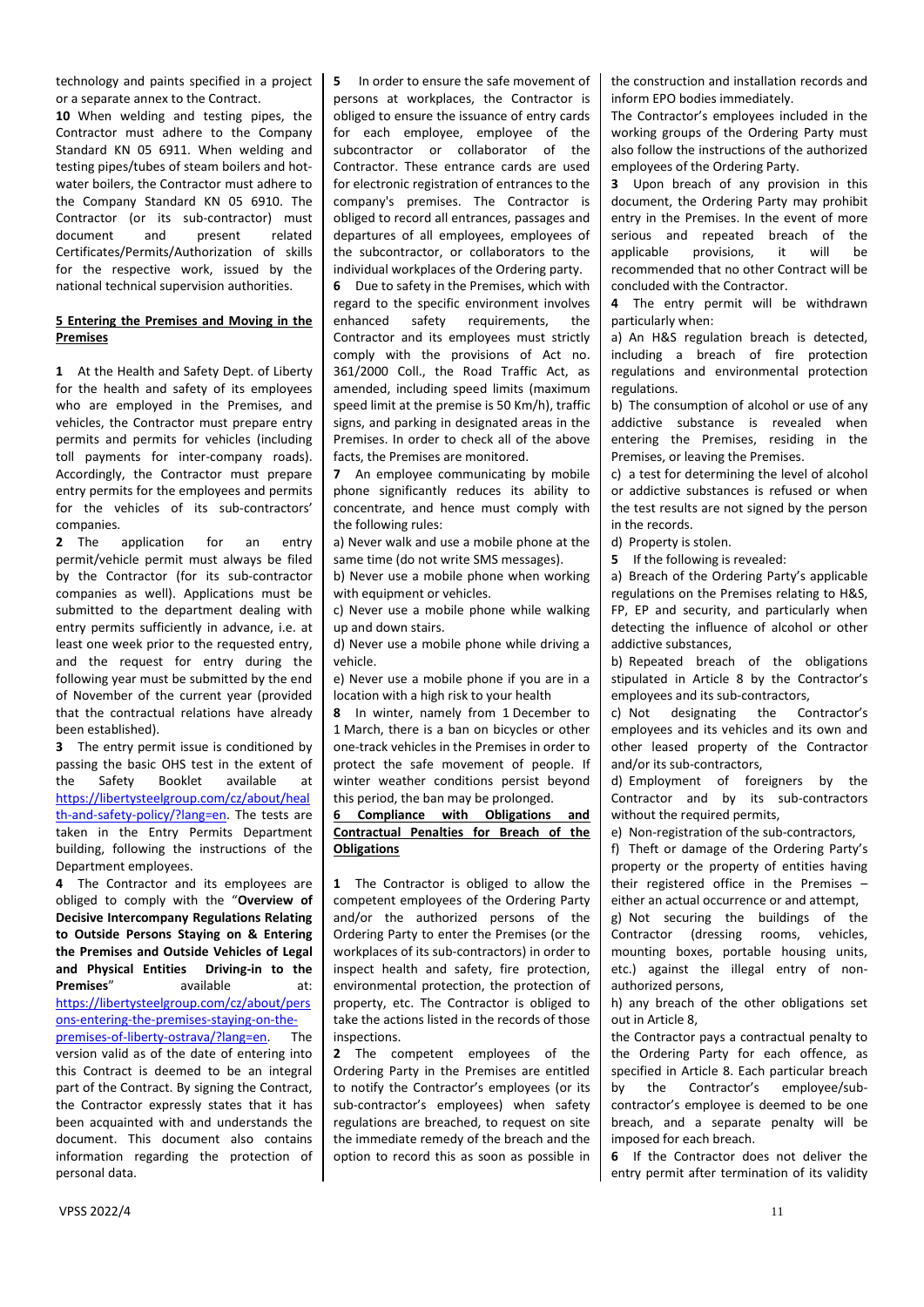or if the reason for issuing such permit is no longer valid, the Contractor is obliged to pay a contractual penalty of CZK 200 for each unreturned permit.

**7** Repeated breach of the obligations related to H&S, FP, and EP by the Contractor is deemed a substantial breach of the Contract, and the Ordering Party is entitled to withdraw from the Contract.

**8** Any other sanctions will be imposed on the Contractor when the H&S regulations, FP and EP regulations are breached in the extent of the generally binding regulations and the provisions of the respective business contract. The specified sanctions are not included in compensation for damage.

## **7 Ordering Party's Control Systems, Politics and Principles of Negotiations**

**1** The Contractor undertakes to strictly adhere to all legislation concerning the protection of economic competition in the countries where it does business and to treat all business partners in a fair, open, and honest manner.

**2** The Ordering Party has a certified integrated management system – QMS, EMS, and HSMS. The Company's stance with respect to such system is set out in the internal regulation Integrated Management System Policy and Goals.

**3** The Contractor undertakes to fully comply with all effective anti-corruption legislation, including those in effect in the place of the Contractor's incorporation and in the place of execution of the Contract.

**4** The Contractor hereby declares that by signing of this Contract with the Ordering Party and/or by the commencement of performance in fact: (i) it has been acquainted with anti-corruption legislation (e.g. all anti-corruption legislation, including but not limited to the United States and the United Kingdom anti-corruption legislation, as amended) applicable to the Contract and shall comply with all such laws and act ethically in such a way that (ii) neither he nor any related Contractual Party will pay, offer or allow the payment, promise of gift or other benefit or incentive to any official or private person.

**5** The Contractor has been acquainted with and undertakes by signing of this Contract and/or by the commencement of the service performance/delivery/works and/or other performance in fact to act in line with the following Policies of Liberty Ostrava a.s. Group (hereinafter referred as "Policies"): (i) Liberty Ostrava a.s. Code (hereinafter referred as "Code"), (ii) Anti-Corruption Procedure; (iii) Ethical Standards for Suppliers, (iv) Guidelines for economic sanctions ("Policies") posted on the websites of Liberty Ostrava a.s.

# [https://libertysteelgroup.com/cz/about/rule](https://libertysteelgroup.com/cz/about/rules-of-group-behaviour/?lang=en) [s-of-group-behaviour/?lang=en](https://libertysteelgroup.com/cz/about/rules-of-group-behaviour/?lang=en)

**6** The Contractor undertakes to maintain and secure all records, invoices and information relating to the Contract for the shredding/archiving period in accordance with applicable legal regulations and, if necessary, enable the Ordering Party to provide such records or to inspect, in particular, complaints from third parties on request. The Contractor undertakes to provide the Ordering Party with the necessary cooperation in the investigation and to remove the defective conduct, if possible.

**7** The Provider of Goods, Works or Services confirms that he or any of his subsidiary, including all members of its Board of Directors, other statutory bodies or employees, is not subject to any economic sanctions imposed by an international or national organization or by the state. The service provider shall not use any product, component or raw material of any kind originating in the countries on which such economic sanctions have been imposed.

**8** The Company has adopted the Principles of Personal Data Processing and Protection arising in particular from the Regulation (EU) No. 2016/679 of the European Parliament and of the Council on the protection of natural persons with regard to the processing of personal data and on the free movement of such data, and repealing Directive 95/46/EC (General Data Protection Regulation), hereinafter referred to as the "GDPR". The Contractor also undertakes, within the framework of the Contract, to comply with the legal obligations imposed on him in the field of Personal Data Protection and GDPR and to acquire, collect and process only such personal data of the Ordering Party and its employees which are necessary to fulfil the purpose of the contract. The Contractor also undertakes to provide with all technical and organizational measures to ensure that the data processing meets the legal requirements and protection of the data subjects 'rights.

The Ordering Party notifies the Contractor, that if within the framework of providing the services/ works/ performance pursuant to this Contract, the suppliers´ persons, forwarders´ drivers, drivers of company and other cars, entering the area of the Ordering Party or the companies located in this its area, they can be identified when entering and leaving the area for the purpose to ensure safety, mainly when the drivers are entering for the loading and unloading. This data processing is thus based on the data controller (the Ordering Party) legitimate interests. Details regarding the necessary data processing are provided and highlighted

within the entering permission or on Providing Party websites – the freely available contractual annex Overview of Decisive Intercompany Regulations Relating to Entering (or hereinafter "Overview of Decisive Intercompany Regulations Relating to Outside Persons Staying on & Entering the Premises and Outside Vehicles of Legal and Physical Entities Driving-in to the Liberty Ostrava a.s. Premises").

The Contractor is authorized to become familiar in detail with the Privacy Policy of Liberty Ostrava a.s. on the Company's website:

#### <https://libertysteelgroup.com/cz/?lang=en>

where his rights and contacts for possible announcement of incidents regarding data protection are available.

**9** Failure to comply with any of points 1 to 8 of this Article or a material or repeated breach of the Policies by the Contractor or its affiliated persons shall constitute a material breach of the contractual terms entitling the Ordering Party to withdraw in writing from Contract with immediate effect. The Ordering Party is also entitled to postpone the maturity or to withhold payment related to the Contract if he reasonably presumes that the Contractor or related parties have breached or intend to breach this Article or the Ordering Party Policies.

In the event of withdrawal from the Contract, the Ordering Party may demand a refund of the payment made, as opposed to the return of the corresponding performance provided by the Contractor on the date of withdrawal. The Contractor is obliged to compensate the Ordering Party for any damage resulting from such breach. If the Contractor fails to comply with the Ethical Standards for Suppliers, he may be excluded from further cooperation with the Ordering Party.

#### **8 Amount and Assessment of Contractual Penalties**

**1** The Contractor is obliged to ensure that any private individual or legal entity performing activities for the Contractor as an employee or in another legal relationship and located in the Premises (or otherwise active in relation to the supplies of the Contractor for the Ordering Party), the "Person", refrains from performing any activity under the influence of alcohol, drugs, or other addictive substances for the entire period of residence in the Premises. In the event of detecting an alcohol level above 0.2‰, drugs, or other addictive substances, including refusing to undergo tests for detecting the level of alcohol, drugs, or other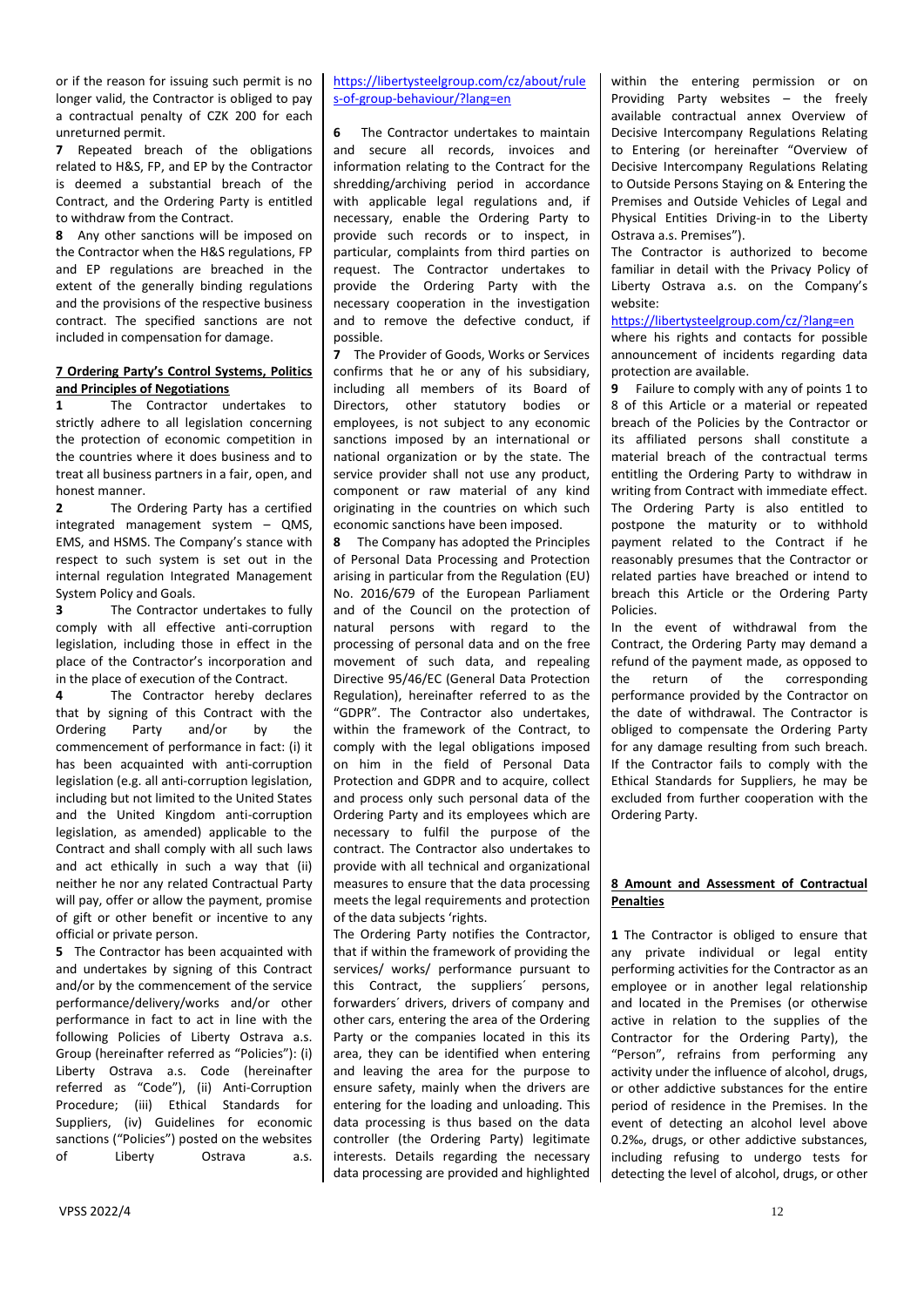addictive substances in a Person, the Contractor is obliged to pay a contractual penalty according to the table in Article 8 point 1.

**2** The Contractor is obliged to ensure for all Persons the due use of the PPE or safety equipment in accordance with Article 1 E points 6 and 7 for the entire period of performing activities as protection for those parts of the body that the activities put at risk. In the event of a gross breach of these obligations (e.g., deficiency in using safety measures when working at heights, safety glasses, safety helmets, sound dampeners – ear plugs or ear covers), the Contractor is obliged to pay a contractual penalty according to the table in Article 8 point 2.

In the event of a breach that is not a gross breach of this obligation (e.g., deficiencies in the use of protective clothing – long sleeves, work shirt, for a type of activity such as blasting, burning, grinding, spraying), the Contractor is obliged to pay a contractual penalty according to the table in Article 8 point 3.

**3** The Contractor is obliged to ensure that all Persons using motorized vehicles in the Premises obey the speed limit as well as the other traffic rules, even if it is not a public road. If the speed limit is exceeded or if another traffic law has been violated in the Premises, explicitly as a violation set out in Act no. 200/1990 Coll., on violations ("traffic violation"), the Contractor is obliged to pay a contractual penalty according to the table in Article 8 point 4. In the event of a gross violation of the speed limit (by 40 km/hr or more) or another especially dangerous traffic violation, the Contractor is obliged to pay a contractual penalty according to the table in Article 8 point 5.

**4** The Contractor is obliged to ensure that the Persons will always respect the instructions of the Contractor's security guards in the Premises. In the event of nonconsent to an instruction, the Contractor or the Person is entitled to inform the Ordering Party of this non-consent in writing, however, not until complying with the instruction. In the event of a breach of this obligation, the Contractor is obliged to pay a contractual penalty according to the table in Article 8 point 6.

**5** The Contractor is obliged to ensure that the Persons do not bring property into or take property out of the Premises without the authorization of the Ordering Party. If property is taken out of or brought into the Premises without the relevant documents, the Contractor is obliged to pay a contractual penalty according to the table in Article 8 point 7. In the event of an attempt to remove property from the Premises, the Contractor is obliged to pay a contractual penalty according to Article 8 point 8.

**6** The Contractor is obliged to ensure that the Persons, the equipment on the construction site in the Premises, as well as the traffic devices belonging to the Contractor or the Persons are duly marked with the name of the company. In the event of breaching this obligation, the Contractor is obliged to pay a contractual penalty according to the table in Article 8 point 9.

**7** The Contractor is obliged to ensure that the Persons regularly undergo H&S training so that they receive the needed qualifications, in order to be the holders of the licenses, certificates, and other similar documents relating to the training of the Persons in accordance with Article 1 F. In the event of breaching this obligation, the Contractor is obliged to pay a contractual penalty according to the table in Article 8 point 10.

**8** The Contractor is always obliged without undue delay to notify the Ordering Party of the identification data of its sub-contractors, information on employing foreigners, and upholding the reporting duties even in similar cases, in accordance with Article 6 point 5. In the event of breaching this obligation or in the event of employing a foreigner without the relevant permits, the Contractor is obliged to pay a contractual penalty according to the table in Article 8 point 11.

**9** The Contractor is obliged to ensure that the Persons respect the smoking ban in accordance with Article 1 I. In the event of a breach of this obligation, the Contractor is obliged to pay a contractual penalty according to the table in Article 8 point 12.

**10** The Contractor is obliged to ensure that the Persons do not damage the property of the Ordering Party or persons having their registered offices or property in the Premises. In the event of damage to the property of the Ordering Party or persons having their registered offices or property in the Premises or an attempt to cause damage, the Contractor is obliged to pay a contractual penalty according to the table in Article 8 point 13.

**11** The Contractor is obliged to ensure the security of the buildings used by the Contractor (dressing rooms, vehicles, mounting boxes, portable housing units, etc.) against unauthorized entry. In the event of breaching this obligation, the Contractor is obliged to pay a contractual penalty according to the table in Article 8 point 14.

12 The Contractor is obliged to ensure compliance with occupational safety and health regulations. In the event of breaching this obligation, the Contractor is obliged to pay a contractual penalty according to the table in Article 8 point 15.

**13** The Contractor is obliged to ensure compliance with occupational safety and keep used machines, equipment and tools in perfect conditions. In the event of breaching this obligation, the Contractor is obliged to pay a contractual penalty according to the table in Article 8 point 16.

14 The Contractor is obliged to ensure the proper use of Personal Protective Equipment or Security Means by all Persons in accordance with Article 1 (E) point 6 and 7 throughout the period of performance of the activity as protection of the part of the body which is being endangered by the activity. In the event of a minor breach of this duty (e.g., lack of use, protective helmets, safety glasses, hearing protection - ear plugs or shell shields), the Contractor is obliged to pay a contractual penalty according to the table in Article 8 point 17.

| <b>Events of Breach</b>                                                                   | Penalty imposed for<br>first offence<br>(CZK) | <b>Penalty imposed</b><br>for repeated<br>offence<br>(CZK) | Surrender<br>of entry<br>permit |
|-------------------------------------------------------------------------------------------|-----------------------------------------------|------------------------------------------------------------|---------------------------------|
| 1. Alcohol over 0.2 ‰ (or any other addictive substance<br>and/or test refusal)           | 25,000                                        | 25,000                                                     | <b>YES</b>                      |
| 2. Gross misuse of a PPE and/or safety devices: protective<br>equipment for heights, etc. | 25.000                                        | 50,000                                                     | <b>YES</b>                      |
| 3. Misuse of PPE or safety devices (long sleeves, work shirt,<br>etc.)                    | 10.000                                        | 20,000                                                     |                                 |